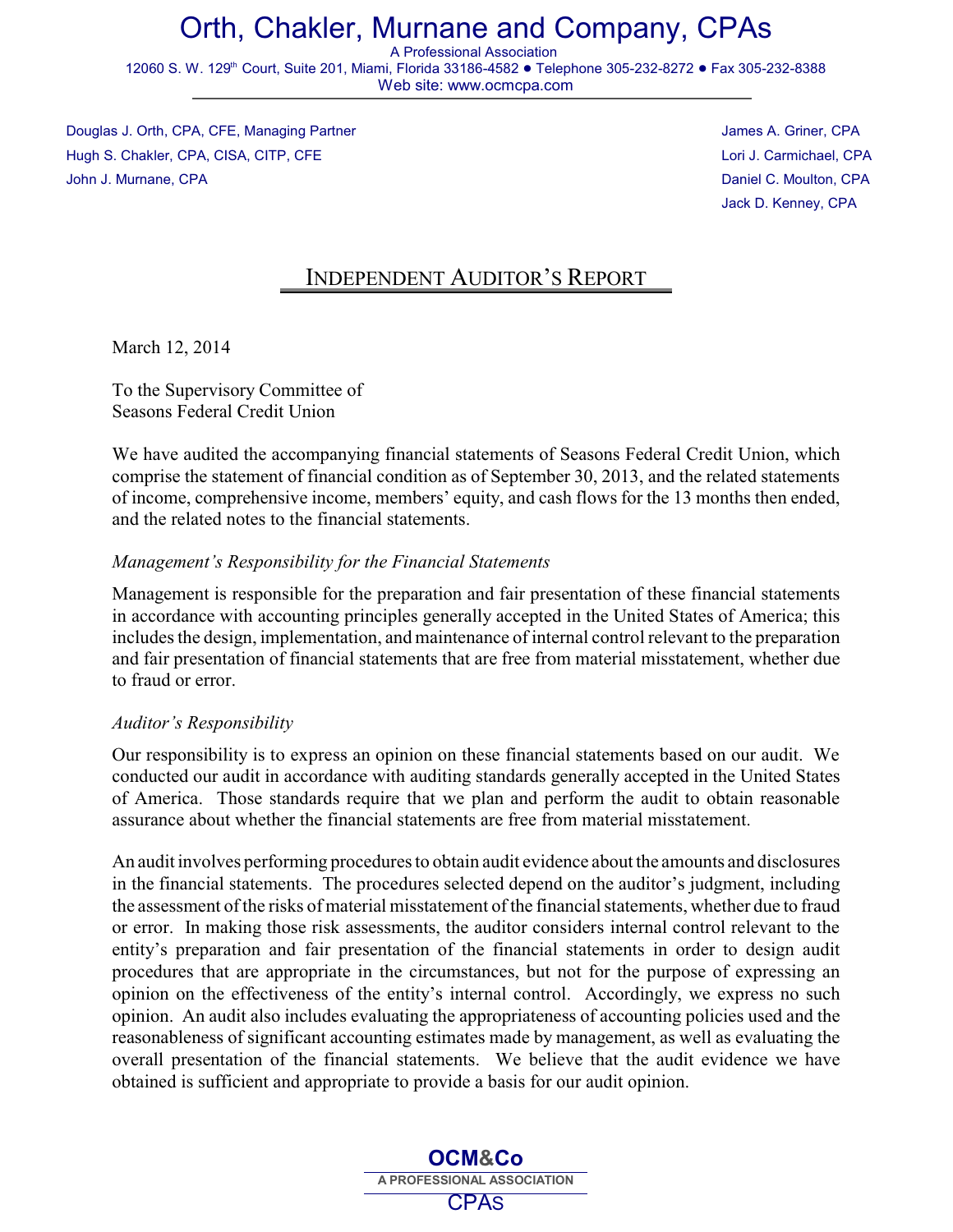To the Supervisory Committee of Seasons Federal Credit Union Page 2

#### *Opinion*

In our opinion, the financial statements referred to above present fairly, in all material respects, the financial position of Seasons Federal Credit Union as of September 30, 2013, and the results of its operations and its cash flows for the 13 months then ended in accordance with accounting principles generally accepted in the United States of America.

## *Orth, Chakler, Murnane & Co.*

Orth, Chakler, Murnane & Company Certified Public Accountants Miami, FL

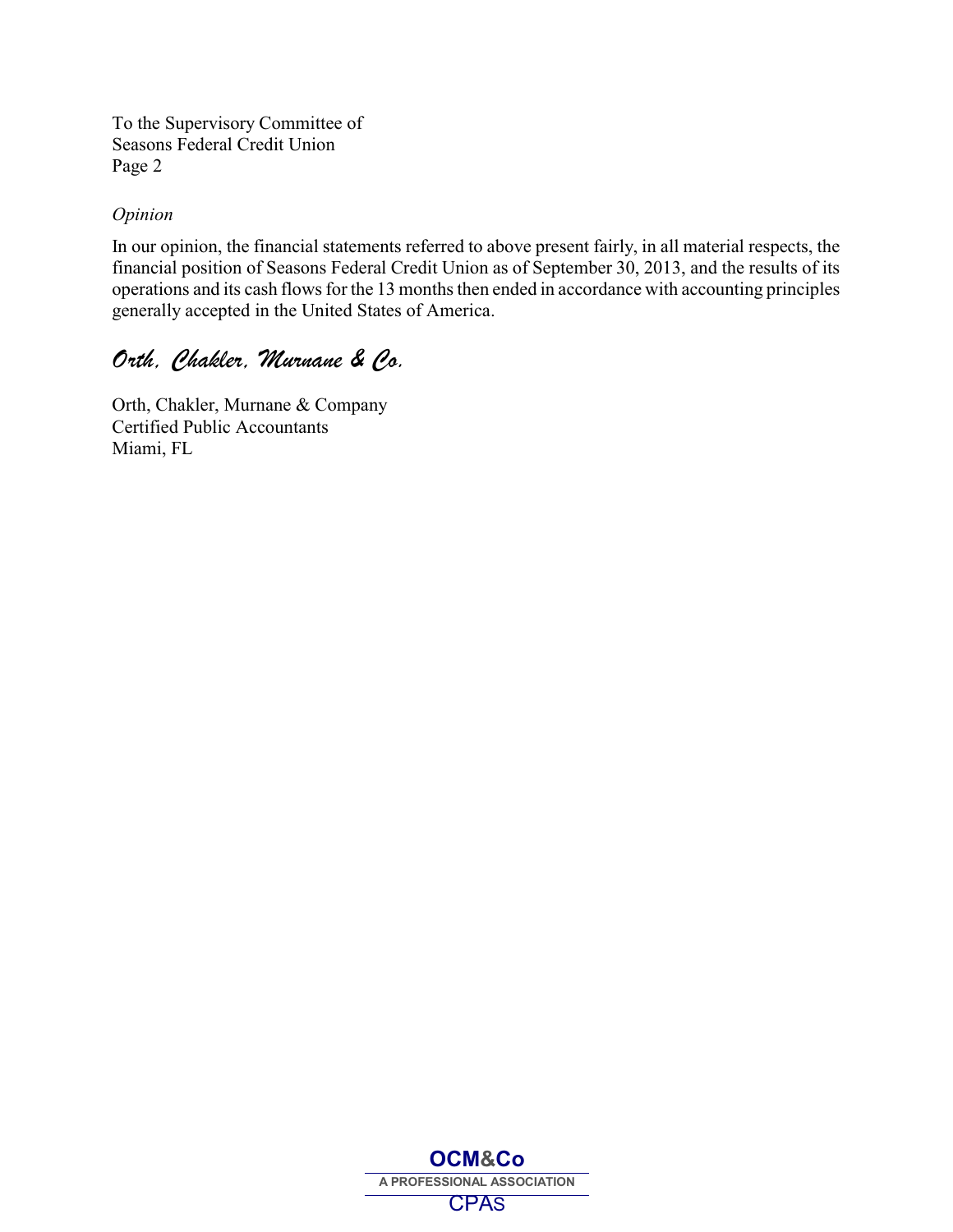## **SEASONS FEDERAL CREDIT UNION STATEMENT OF FINANCIAL CONDITION**

### **ASSETS**

| Cash and cash equivalents                          | <b>September 30, 2013</b><br>\$7,653,076 |
|----------------------------------------------------|------------------------------------------|
|                                                    |                                          |
| Investments:                                       |                                          |
| Available-for-sale                                 | 10,886,585                               |
| Held-to-maturity                                   | 6,079                                    |
| Other                                              | 138,500                                  |
| Loans held for sale                                | 1,570,529                                |
| Loans to members, net of allowance for loan losses | 96,623,925                               |
| Accrued interest receivable:                       |                                          |
| Investments                                        | 38,516                                   |
| Loans                                              | 383,625                                  |
| Prepaid pension                                    | 3,754,495                                |
| Prepaid and other assets                           | 4,284,964                                |
| Property and equipment, net                        | 4,168,693                                |
| NCUSIF deposit                                     | 1,155,417                                |
| <b>Total</b> assets                                | \$130,664,404                            |
| <b>LIABILITIES AND MEMBERS' EQUITY</b>             |                                          |
|                                                    | As of                                    |
|                                                    | <b>September 30, 2013</b>                |
| <b>LIABILITIES:</b>                                |                                          |
| Members' share and savings accounts                | \$118,648,788                            |
| Interest payable                                   | 8,345                                    |
| Accounts payable and other liabilities             | 2,097,840                                |
| <b>Total liabilities</b>                           | 120,754,973                              |
| Commitments and contingent liabilities             |                                          |
| <b>MEMBERS' EQUITY:</b>                            |                                          |
| Regular reserve                                    | 2,241,414                                |
| Undivided earnings                                 | 9,111,928                                |
| Accumulated other comprehensive loss               | (1,443,911)                              |
| Total members' equity                              | 9,909,431                                |
| Total liabilities and members' equity              | \$130,664,404                            |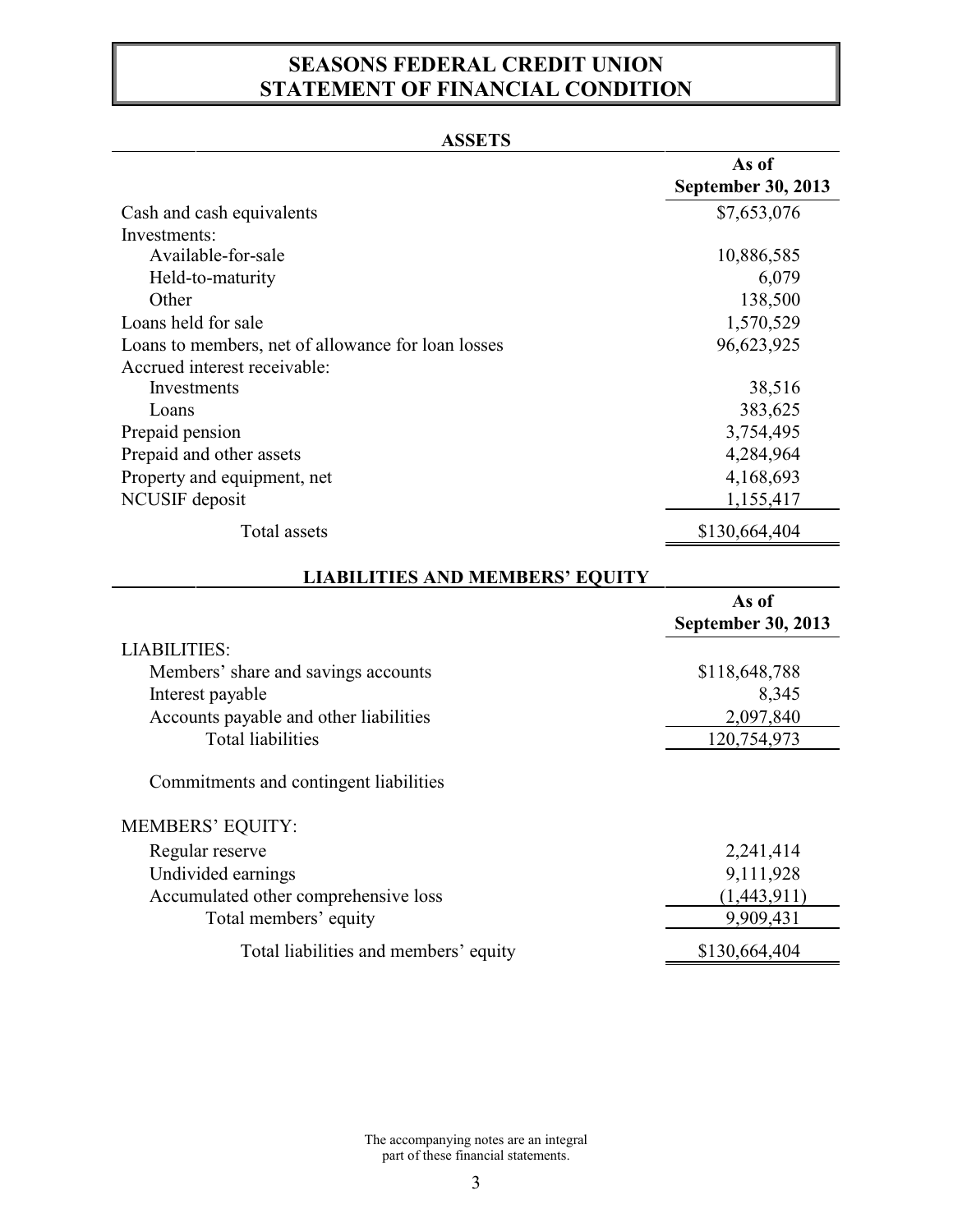## **SEASONS FEDERAL CREDIT UNION STATEMENT OF INCOME**

|                                                      | For the 13                |
|------------------------------------------------------|---------------------------|
|                                                      | months ended              |
|                                                      | <b>September 30, 2013</b> |
| <b>INTEREST INCOME:</b>                              |                           |
| Loans to members                                     | \$6,826,056               |
| Investments                                          | 223,905                   |
| Total interest income                                | 7,049,961                 |
| <b>INTEREST EXPENSE:</b>                             |                           |
| Members' share and savings accounts                  | 574,270                   |
| Net interest income                                  | 6,475,691                 |
| PROVISION FOR LOAN LOSSES                            | 786,356                   |
| Net interest income after                            |                           |
| provision for loan losses                            | 5,689,335                 |
| NON-INTEREST INCOME:                                 |                           |
| Fees and service charges                             | 1,351,535                 |
| Miscellaneous operating income                       | 1,192,575                 |
| Gain on sale of loans                                | 1,098,433                 |
| Total non-interest income                            | 3,642,543                 |
| Net income before non-interest expense               | 9,331,878                 |
| NON-INTEREST EXPENSE:                                |                           |
| Compensation and employee benefits                   | 3,898,601                 |
| Office operations and occupancy costs                | 2,913,757                 |
| Other expenses                                       | 1,645,756                 |
| Corporate credit union stabilization fund assessment | 87,935                    |
| Total non-interest expense                           | 8,546,049                 |
| Net income                                           | \$785,829                 |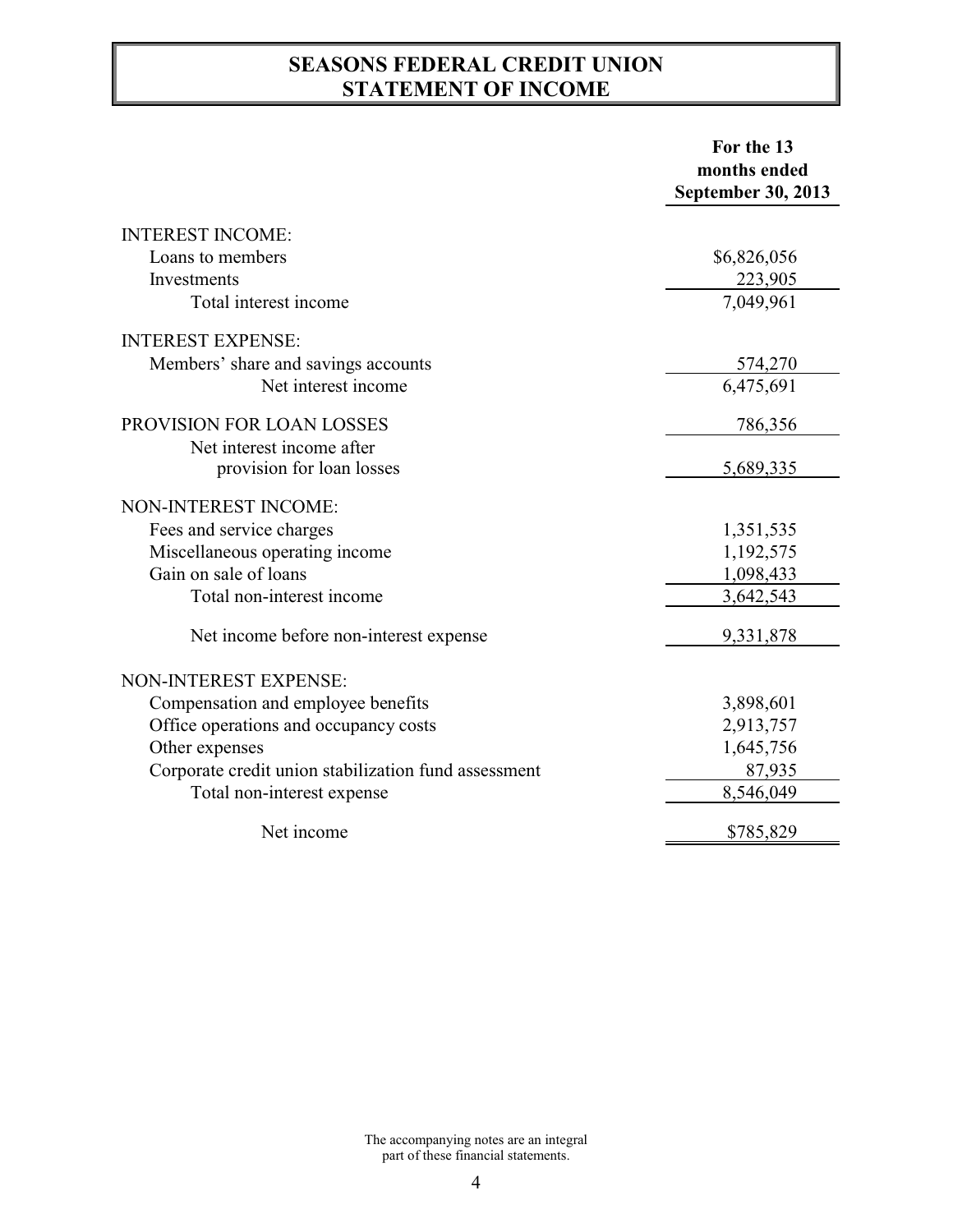## **SEASONS FEDERAL CREDIT UNION STATEMENT OF COMPREHENSIVE INCOME**

|                                                                                       | For the 13<br>months ended<br><b>September 30, 2013</b> |
|---------------------------------------------------------------------------------------|---------------------------------------------------------|
| <b>NET INCOME</b>                                                                     | \$785,829                                               |
| OTHER ITEMS OF COMPREHENSIVE INCOME:<br>Net unrealized loss on investments classified |                                                         |
| as available-for-sale                                                                 | (511, 161)                                              |
| Net unrealized gain on pension plan                                                   | 790,169                                                 |
| Other comprehensive income                                                            | 279,008                                                 |
| Comprehensive income                                                                  | \$1,064,837                                             |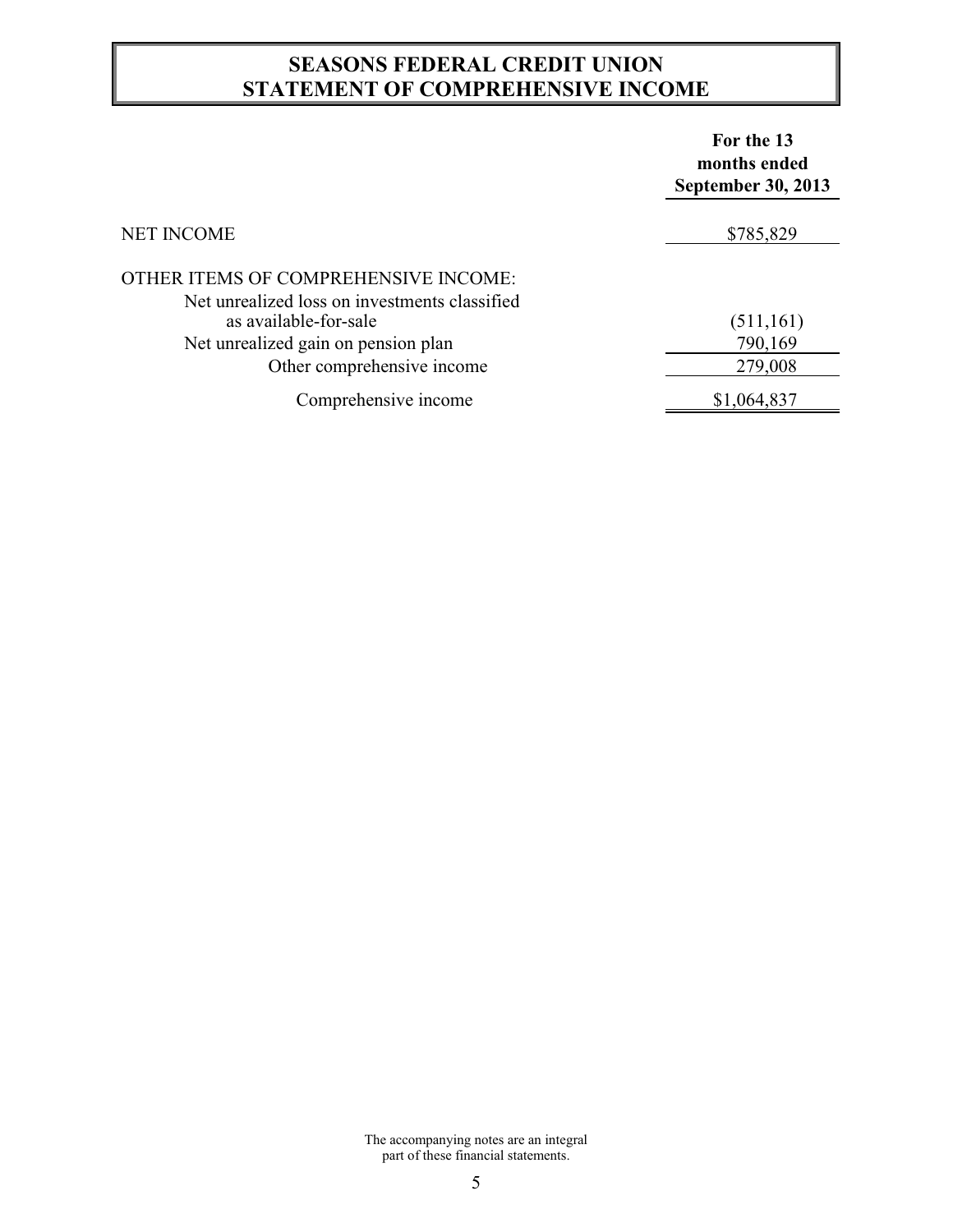## **SEASONS FEDERAL CREDIT UNION STATEMENT OF MEMBERS' EQUITY**

|                                | For the 13 months ended   |             |                 |             |
|--------------------------------|---------------------------|-------------|-----------------|-------------|
|                                | <b>September 30, 2013</b> |             |                 |             |
|                                | Accumulated<br>Other      |             |                 |             |
|                                | Regular                   | Undivided   | Comprehensive   |             |
|                                | Reserve                   | Earnings    | Loss            | Total       |
| Balance,<br>August 31, 2012    | \$2,241,414               | \$8,326,099 | (\$1,722,919)   | \$8,844,594 |
| Net income                     |                           | 785,829     |                 | 785,829     |
| Other comprehensive<br>income  |                           |             | 279,008         | 279,008     |
| Balance,<br>September 30, 2013 | \$2,241,414               | \$9,111,928 | $(\$1,443,911)$ | \$9,909,431 |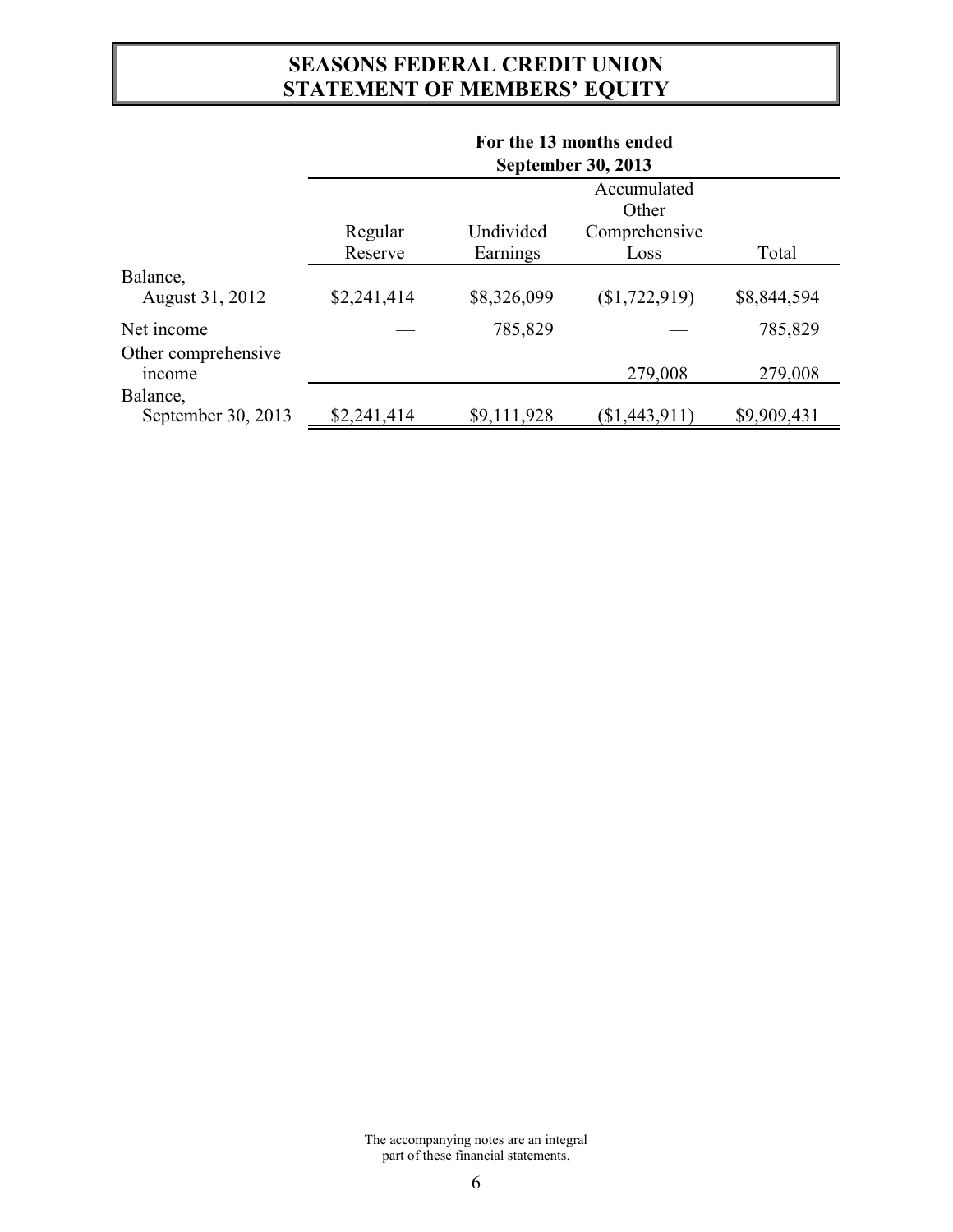## **SEASONS FEDERAL CREDIT UNION STATEMENT OF CASH FLOWS**

|                                                                                                                                                                                                                                                                                                                                                                                                                                                                                            | For the 13<br>months ended<br><b>September 30, 2013</b>                                                               |
|--------------------------------------------------------------------------------------------------------------------------------------------------------------------------------------------------------------------------------------------------------------------------------------------------------------------------------------------------------------------------------------------------------------------------------------------------------------------------------------------|-----------------------------------------------------------------------------------------------------------------------|
| <b>CASH FLOWS FROM OPERATING ACTIVITIES:</b>                                                                                                                                                                                                                                                                                                                                                                                                                                               |                                                                                                                       |
| Net income                                                                                                                                                                                                                                                                                                                                                                                                                                                                                 | \$785,829                                                                                                             |
| Adjustments:                                                                                                                                                                                                                                                                                                                                                                                                                                                                               |                                                                                                                       |
| Provision for loan losses                                                                                                                                                                                                                                                                                                                                                                                                                                                                  | 786,356                                                                                                               |
| Depreciation and amortization                                                                                                                                                                                                                                                                                                                                                                                                                                                              | 426,748                                                                                                               |
| Gain on sale of loans                                                                                                                                                                                                                                                                                                                                                                                                                                                                      | (1,098,433)                                                                                                           |
| Amortization of investment premiums/discounts, net                                                                                                                                                                                                                                                                                                                                                                                                                                         | 152,372                                                                                                               |
| Amortization of deferred loan origination fees/costs, net<br>Changes in operating assets and liabilities:                                                                                                                                                                                                                                                                                                                                                                                  | (128, 726)                                                                                                            |
| Loans held for sale                                                                                                                                                                                                                                                                                                                                                                                                                                                                        | (22, 496)                                                                                                             |
| Accrued interest receivable                                                                                                                                                                                                                                                                                                                                                                                                                                                                | (48,518)                                                                                                              |
| Prepaid and other assets                                                                                                                                                                                                                                                                                                                                                                                                                                                                   | (1,572,193)                                                                                                           |
| Interest payable                                                                                                                                                                                                                                                                                                                                                                                                                                                                           | (3,548)                                                                                                               |
| Accounts payable and other liabilities                                                                                                                                                                                                                                                                                                                                                                                                                                                     | 57,632                                                                                                                |
| Net cash used in operating activities                                                                                                                                                                                                                                                                                                                                                                                                                                                      | (664, 977)                                                                                                            |
| <b>CASH FLOWS FROM INVESTING ACTIVITIES:</b><br>Proceeds from maturities, sales and repayments<br>of available-for-sale investments<br>Proceeds from maturities and repayments<br>of held-to-maturity investments<br>Purchase of available-for-sale investments<br>Net change in loans, net of charge-offs<br>Recoveries on loans charged off<br>Change in prepaid pension<br>Expenditures for property and equipment<br>Change in NCUSIF deposit<br>Net cash used in investing activities | 1,192<br>2,271,563<br>(7,066,476)<br>(5,896,937)<br>61,659<br>(967, 500)<br>(582, 246)<br>(62, 641)<br>(12, 241, 386) |
| CASH FLOWS FROM FINANCING ACTIVITIES:<br>Net change in members' share and<br>savings accounts<br>Net cash provided by financing activities                                                                                                                                                                                                                                                                                                                                                 | 6,927,424<br>6,927,424                                                                                                |
| Net change in cash and cash equivalents                                                                                                                                                                                                                                                                                                                                                                                                                                                    | (5,978,939)                                                                                                           |
| Cash and cash equivalents at beginning of period                                                                                                                                                                                                                                                                                                                                                                                                                                           | 13,632,015                                                                                                            |
| Cash and cash equivalents at end of period                                                                                                                                                                                                                                                                                                                                                                                                                                                 | \$7,653,076                                                                                                           |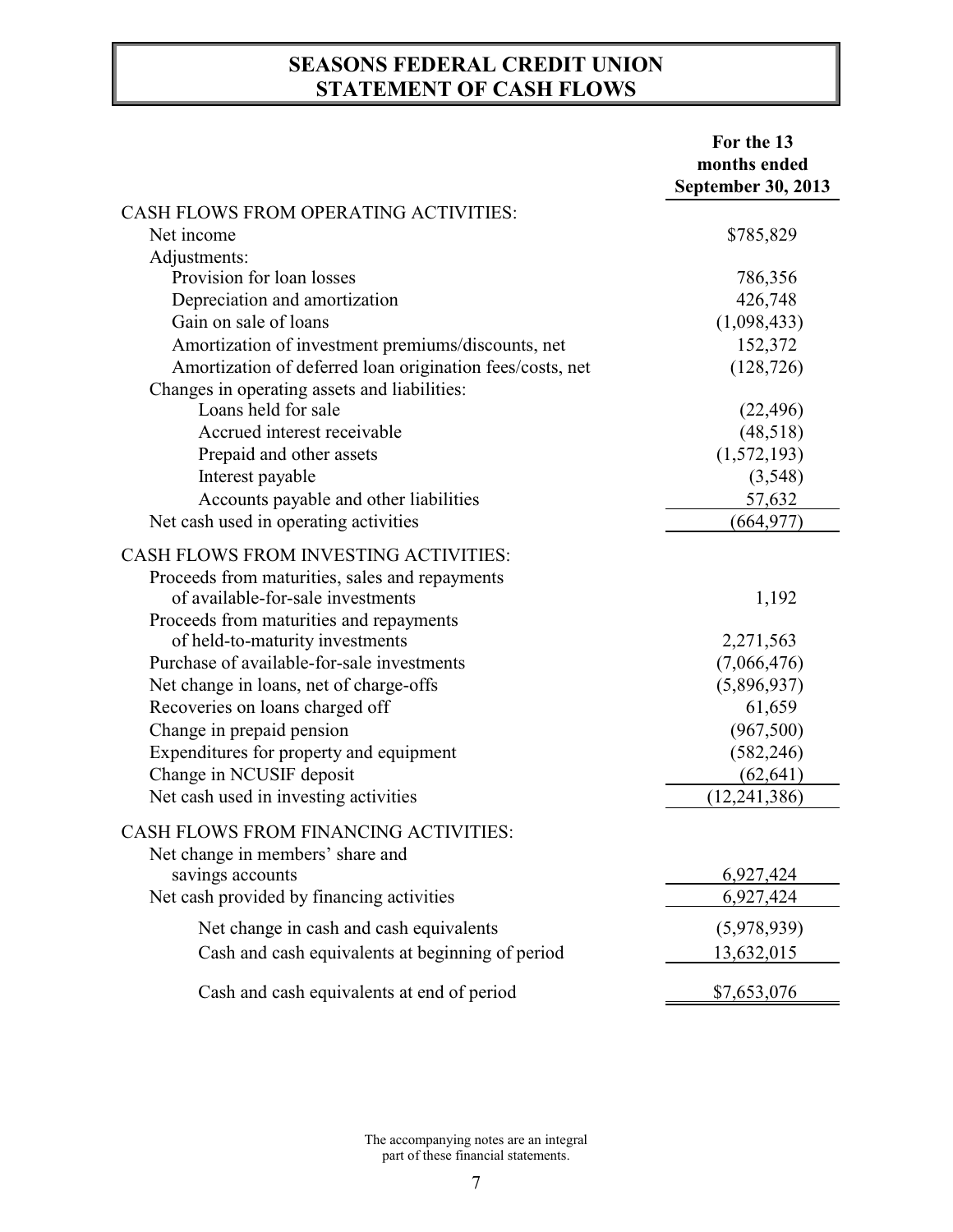## **SEASONS FEDERAL CREDIT UNION STATEMENT OF CASH FLOWS**

### *Cash Flows: (continued)*

|                                                                  | For the 13<br>months ended<br><b>September 30, 2013</b> |
|------------------------------------------------------------------|---------------------------------------------------------|
| SUPPLEMENTAL CASH FLOW DISCLOSURES:<br>Interest paid             | \$577,818                                               |
| SCHEDULE OF NON-CASH TRANSACTIONS:<br>Other comprehensive income | \$279,008                                               |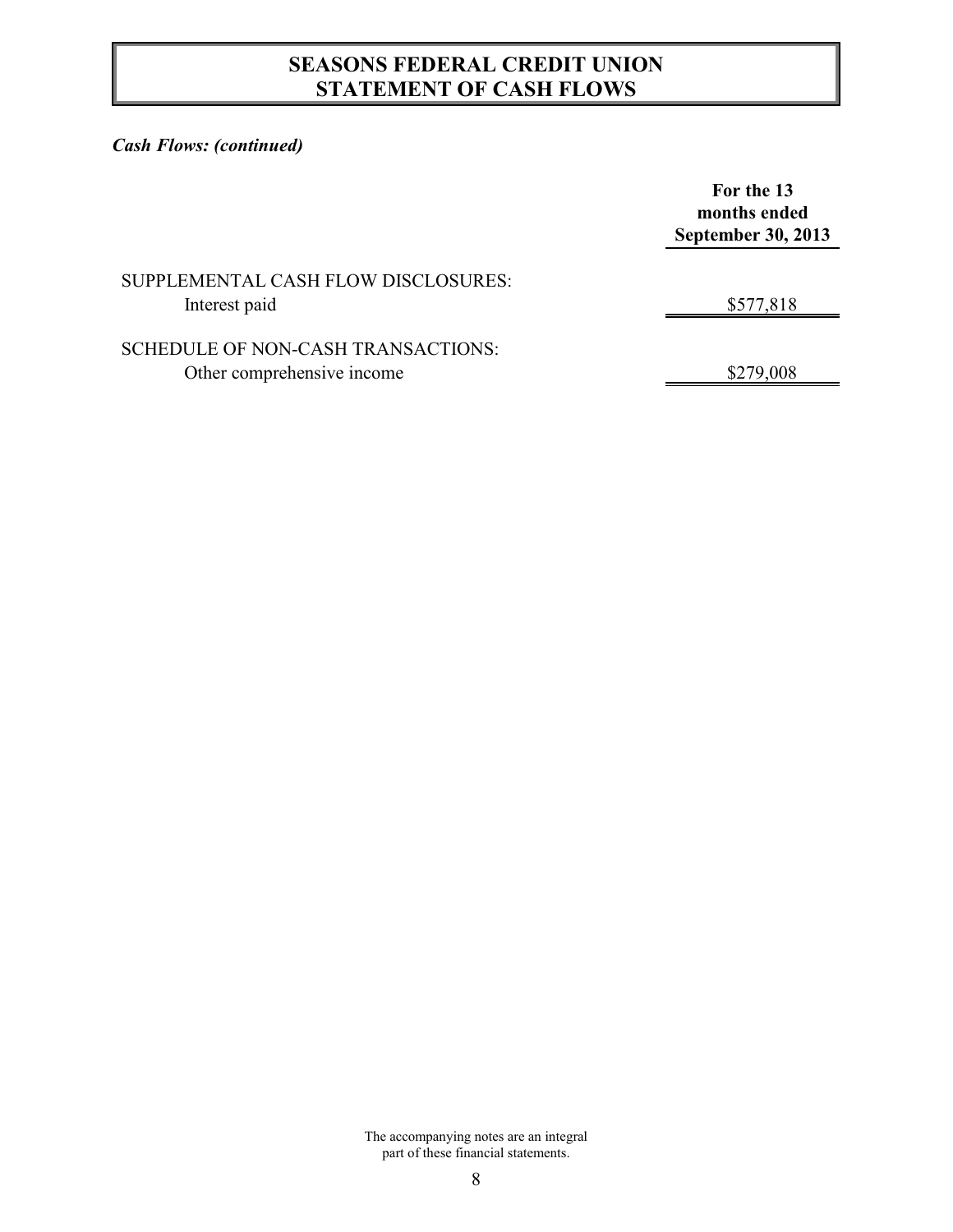### *NOTE 1: SIGNIFICANT ACCOUNTING POLICIES*

#### **ORGANIZATION AND NATURE OF OPERATIONS**

Seasons Federal Credit Union (the Credit Union) is a cooperative association organized in accordance with the provisions of the Federal Credit Union Act for the purpose of promoting thrift among, and creating a source of credit for, its members. Participation in the Credit Union is limited to those individuals that qualify for membership. The field of membership is defined in the Credit Union's Charter and Bylaws.

#### **FINANCIAL STATEMENTS/USE OF ESTIMATES**

The preparation of financial statements in conformity with accounting principles generally accepted in the United States of America requires management to make estimates and assumptions that affect the reported amounts of assets and liabilities and the disclosure of contingent assets and liabilities as of the date of the financial statements and the reported amounts of revenues and expenses for the period then ended. Actual results could differ from those estimates. Estimates that are particularly susceptible to change relate to the determination of the allowance for loan losses and the fair value of financial instruments. The significant accounting principles and policies used in the preparation of these financial statements, together with certain related information, are summarized below.

#### **CASH AND CASH EQUIVALENTS**

Cash and cash equivalents include cash on hand and amounts due from banks and corporate credit unions. Amounts due from banks and credit unions may, at times, exceed federally insured limits.

#### **INVESTMENTS**

Investments are classified into the following categories: available-for-sale, held-to-maturity and other. Investment securities classified as available-for-sale are measured at fair value as of the statement of financial condition date. Unrealized gains and losses on investments classified as available-for-sale are reported as a separate component of members' equity. Investments classified as held-to-maturity are measured at amortized cost. This classification is based upon the Credit Union's intent and ability to hold these investment securities to full maturity. The Credit Union has elected to classify certain cash and cash equivalents as other investments. This election is available to the Credit Union according to the terms of the Statement of Cash Flows Topic of the Financial Accounting Standards Board (FASB) Accounting Standards Codification (ASC). Realized gains and losses on disposition, if any, are computed using the specific identification method. Investments are adjusted for the amortization of premiums and accretion of discounts as an adjustment to interest income on investments over the term of the investment by a method which approximates the interest method.

#### **FEDERAL HOME LOAN BANK (FHLB) STOCK**

As a member of the FHLB, the Credit Union is required to invest in stock of the FHLB. The Credit Union's minimum stock investment is based on a formula developed by the FHLB that considers the Credit Union's total assets and outstanding advances from the FHLB. The FHLB stock is carried at cost within other investments and its disposition is restricted. No ready market exists for the FHLB stock, and it has no quoted fair value.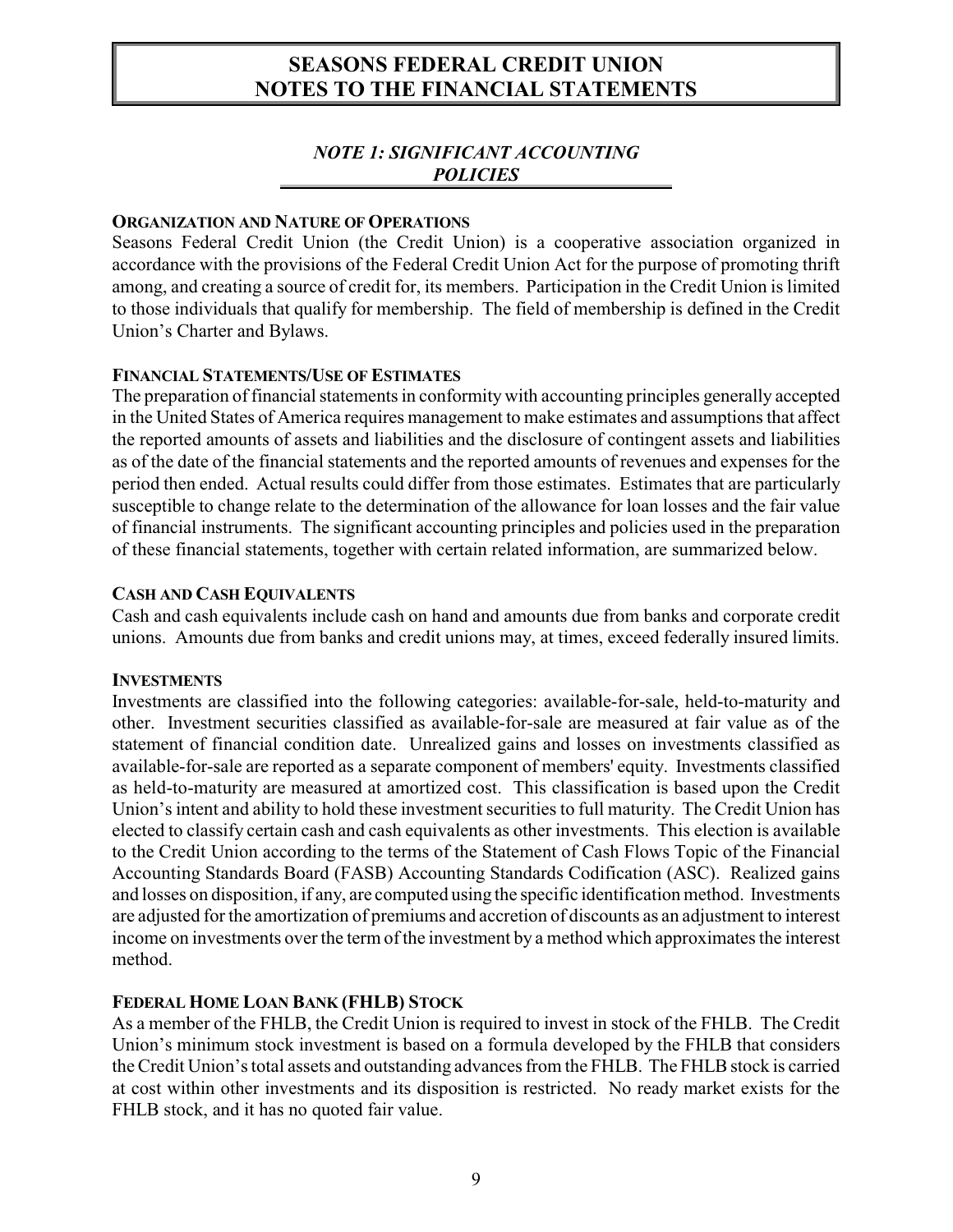#### *Note 1: (continued)*

#### **LOANS HELD FOR SALE**

Loans originated and intended for sale in the secondary market are carried at the lower of aggregate cost or estimated fair value in the aggregate. These loans are sold within a short period of time, and as a result, cost is assumed to approximate fair value. All sales are made without recourse.

#### **LOANS TO MEMBERS AND ALLOWANCE FOR LOAN LOSSES**

Loans are stated at the amount of unpaid principal, net of an allowance for loan losses (ALL) and deferred loan origination fees and costs. The ALL is increased by a provision for loan losses charged to expense and decreased by charge-offs (net of recoveries). The ALL is maintained at a level considered adequate to provide for incurred loan losses in the loan portfolio by applying a historical loan loss rate to loan pools which have similar risk characteristics. Management's periodic evaluation of the adequacy of the ALL also considers such factors as changes in the nature and volume of the loan portfolio, review of specific problem loans, and current economic conditions that may affect the borrower's ability to repay.

Interest on loans to members is recognized over the terms of the loans and is calculated on principal amounts outstanding. The accrual of interest is discontinued when a loan exceeds 90 days delinquent or when management believes that collection of interest is doubtful. Generally, loan fees charged to members are recognized in income when received and direct loan origination costs on loans are recognized in expense when incurred. This is not materially different from the expenses that would have been recognized under the provisions of the Nonrefundable Fees and Other Costs Topic of the FASB ASC. However, certain loan origination fees and costs are deferred and amortized as an adjustment of loan yield over the estimated life of the loan using a method that approximates the interest method. Credit card fees and costs are recognized in income and expense when incurred.

### **ALL METHODOLOGY**

Management has an established methodology to determine the adequacy of the ALL that assesses the risks and losses inherent in the loan portfolio. For purposes of determining the ALL, the Credit Union has segmented certain loans in the portfolio by product type. Loans are divided into Real Estate and Consumer segments. The Credit Union also disaggregates these segments into classes based on the associated risks within those segments. Real estate loans are divided into three classes: Home equity line of credit, Second mortgage, and First mortgage. Consumer loans are divided into four classes: Used auto, Unsecured, New auto, and Other secured. Each class of loans requires significant judgment to determine the estimation method that fits the credit risk characteristics of its portfolio segment. The Credit Union uses internally developed models in the process. Management must use judgment in establishing additional input metrics for the modeling processes. The models and assumptions used to determine the ALL are independently validated and reviewed to ensure that their theoretical foundation, assumptions, data integrity, computational processes, reporting practices, and end-user controls are appropriate and properly documented. The following is a summary of the methodology used by management to determine the balance of the ALL for each segment or class of loans.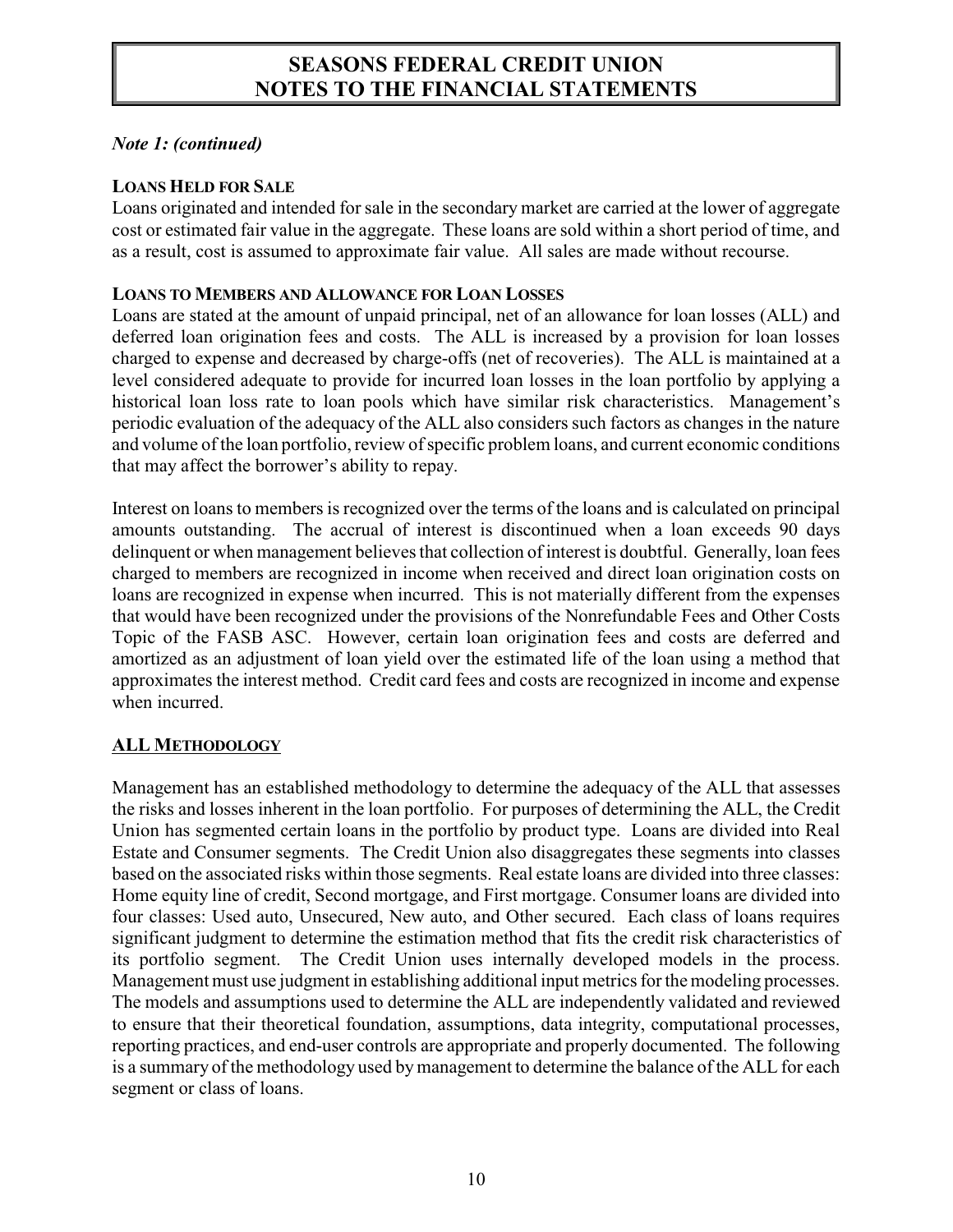#### *Note 1: (continued)*

#### **REAL ESTATE PORTFOLIO SEGMENT ALL METHODOLOGY**

The Credit Union determines the ALL on a collective basis utilizing historical and forecasted losses to represent the best estimate of inherent losses at the measurement date. The Credit Union calculates a 12, 24, and 36 month historical loss ratio for each pool of loans and assigns a weight to each historical loss time frame. The resulting ratio is then applied to the loan balance of each pool. Loans are pooled generally by loan types with similar risk characteristics. As of September 30, 2013, the historical loss time frames and their associated weights for all classes were:

12 months - 50% 24 months - 30% 36 months - 20%

The real estate and ALL model primarily uses historic delinquency and default experience, loss severity, home price trends, unemployment trends, and other key economic variables that may influence the frequency and severity of losses for each class of loan within the real estate segment. The real estate ALL also includes an amount for the estimated losses on individually evaluated impaired loans.

#### **CONSUMER PORTFOLIO SEGMENT ALL METHODOLOGY**

The Credit Union determines the ALL on a collective basis utilizing historical and forecasted losses to represent the best estimate of inherent losses at the measurement date. The Credit Union calculates a 12, 24, and 36 month historical loss ratio for each pool of loans and assigns a weight to each historical loss time frame. The resulting ratio is then applied to the loan balance of each pool. Loans are pooled generally by loan types with similar risk characteristics. As of September 30, 2013, the historical loss time frames and their associated weights for all classes were:

12 months - 50% 24 months - 30% 36 months - 20%

The consumer ALL model primarily uses historic delinquency and default experience, loss severity, unemployment trends, and other key economic variables that may influence the frequency and severity of losses for each class of loan within the consumer segment. The consumer ALL also includes an amount for the estimated losses on individually evaluated impaired loans.

#### **LOAN CHARGE-OFF POLICIES**

The Credit Union's quality control process includes preparing lists to monitor and track delinquent loans and special mention loans. Tracking the loans on these lists enables management to assess the performance of the loan portfolio and act to mitigate risk therein through necessary changes in policy and procedures. The quality control process also serves as a tool to assist the Credit Union in identifying loans for charge-off on a timely basis. The following are guidelines for defining what constitutes an uncollectible loan: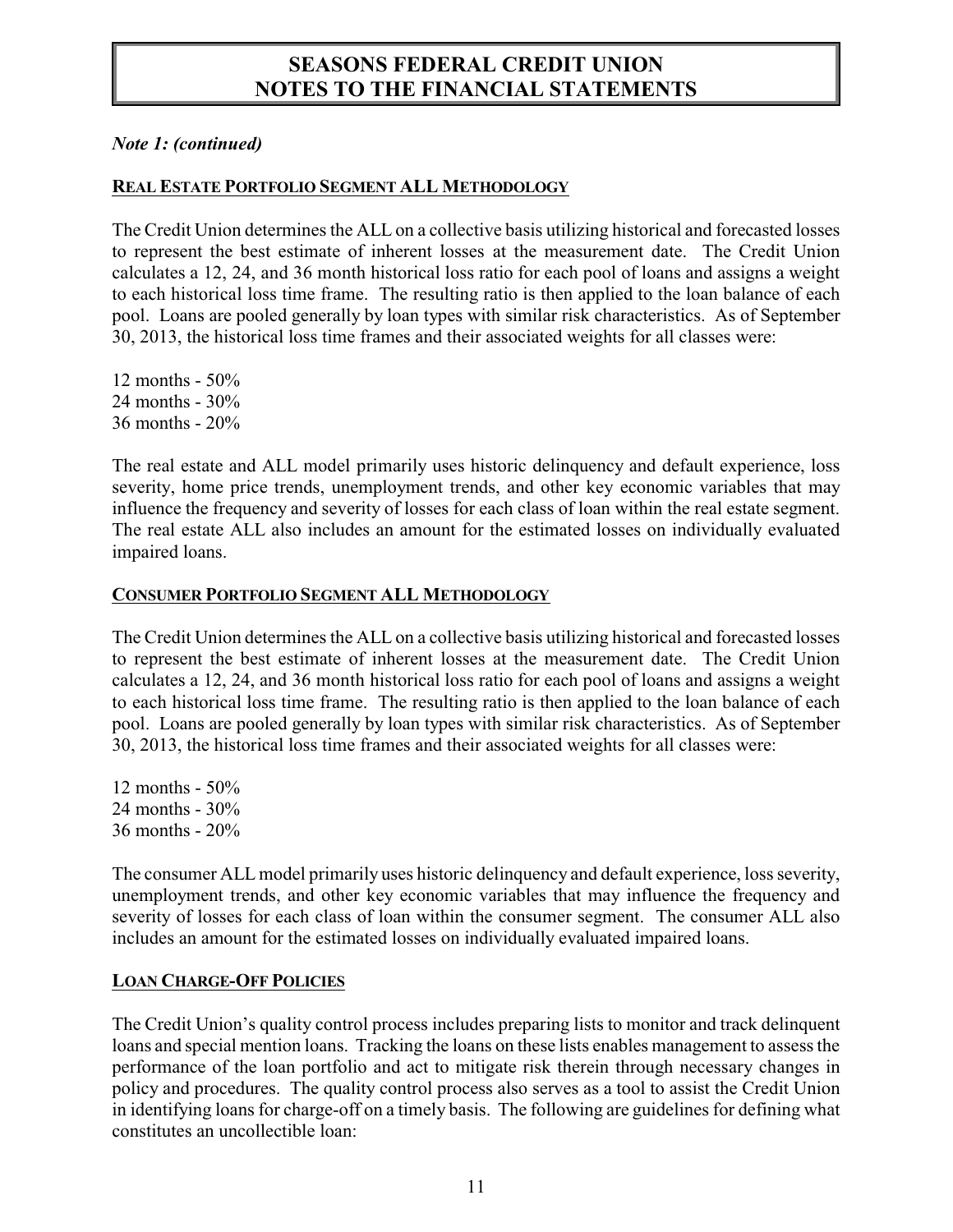#### *Note 1: (continued)*

Consumer:

- A non-performing loan that is more than 180 days past due;
- Management judges the asset to be uncollectible;
- Where additional collection efforts are non-productive regardless of the number of days delinquent;
- A "skip" where the Credit Union has had no contact for 90 days;
- An estimated loan loss, where the Credit Union has repossessed, but not yet sold, collateral on hand;
- A loan of a deceased person where the loss is determined;

Real Estate:

• A foreclosed real estate loan upon the determination of the amount of the estimated loan loss. The loss is estimated by calculating the difference between the loan balance and a reasonable estimate of the fair market value of the collateral less liquidation costs.

#### **MORTGAGE SERVICING RIGHTS**

Mortgage servicing assets are recognized at fair value as separate assets when rights are acquired through the sale of financial assets. Fair value is based on a valuation model that calculates the present value of estimated future net servicing income. The valuation model incorporates assumptions that market participants would use in estimating future net servicing income, such as the cost to service, the discount rate, the custodial earnings rate, an inflation rate, ancillary income, prepayment speeds and default rates and losses. Capitalized servicing rights are reported in prepaid and other assets and are accounted for at fair value, with changes in fair value recorded in current earnings. Service fee income is recorded for fees earned for servicing loans. The fees are based on a contractual percentage of the outstanding principal.

#### **PREPAID PENSION**

The Credit Union maintains a defined benefit pension plan covering all eligible employees of the Credit Union. It is subject to the provisions of the Employee Retirement Income Security Act of 1974 ("ERISA"). The plan is substantially over funded and the prepaid pension plan asset represents plan assets that exceed the liabilities due to participants in the plan. The plan assets are valued by the plan's actuary based on various actuarial assumptions. Removing the excess assets from the plan may be subject to tax.

#### **PROPERTY AND EQUIPMENT**

Land is carried at cost. Property and equipment are carried at cost less accumulated depreciation. Buildings and furniture and equipment are depreciated using the straight-line method over the estimated useful lives of the assets. The cost of leasehold improvements is amortized using the straight-line method over the term of the lease, or the estimated life of the asset, whichever is less. The Credit Union reviews property and equipment (long-lived assets) for impairment whenever events or changes in circumstances indicate that the carrying amount may not be recoverable.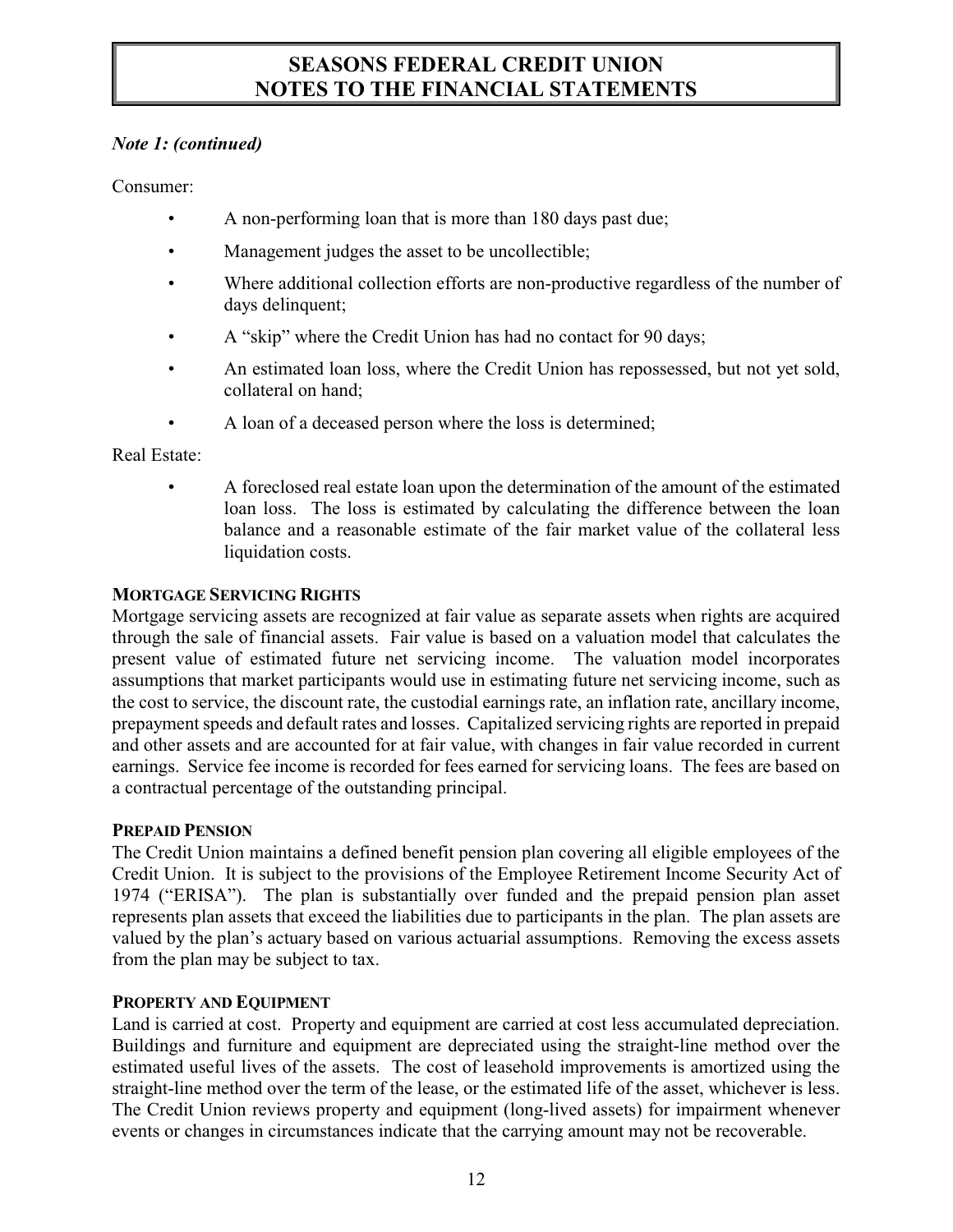#### *Note 1: (continued)*

#### **NCUSIF DEPOSIT**

The deposit in the National Credit Union Share Insurance Fund (NCUSIF) is in accordance with National Credit Union Administration (NCUA) regulations, which require the maintenance of a deposit by each insured credit union. The deposit would be refunded to the Credit Union if its insurance coverage is terminated, it converts to insurance coverage from another source, or the operations of the fund are transferred from the NCUA Board.

#### **CORPORATE CREDIT UNION STABILIZATION FUND ASSESSMENT**

During July 2013, the NCUA Board approved an 8 basis point assessment to fund the corporate credit union stabilization fund. This assessment was based on the Credit Union's insured shares as of June 30, 2013. **(See Note 13)**

#### **MEMBERS' SHARE AND SAVINGS ACCOUNTS**

Members' shares are subordinated to all other liabilities of the Credit Union upon liquidation. Interest on members' share and savings accounts is based on available earnings at the end of an interest period and is not guaranteed by the Credit Union. Interest rates on members' share accounts are set by the Board of Directors, based on an evaluation of current and future market conditions.

#### **MEMBERS' EQUITY**

The Credit Union is required to maintain a statutory reserve (regular reserve) in accordance with the Federal Credit Union Act. This statutory reserve represents a regulatory restriction and is not available for the payment of interest.

#### **FEDERAL AND STATE TAX EXEMPTION**

The Credit Union is exempt from most federal, state, and local taxes under the provisions of the Internal Revenue Code and state tax laws. The Income Taxes Topic of the FASB ASC clarifies accounting for uncertainty in income taxes reported in the financial statements. The interpretation provides criteria for assessment of individual tax positions and a process for recognition and measurement of uncertain tax positions. Tax positions are evaluated on whether they meet the "more likely than not" standard for sustainability on examination by tax authorities. Federal credit unions are tax-exempt under Internal Revenue Code sections  $501(c)(14)(a)$  and  $501(c)(1)(a)(I)$ . As such, the Credit Union has no uncertain tax positions that qualify for either recognition or disclosure in the financial statements. Additionally, no interest or penalties have been recorded in the accompanying financial statements related to uncertain tax positions.

#### **SUBSEQUENT EVENTS**

Management has evaluated subsequent events through March 12, 2014, the date the financial statements were available to be issued. Management has not identified any items requiring recognition or disclosure.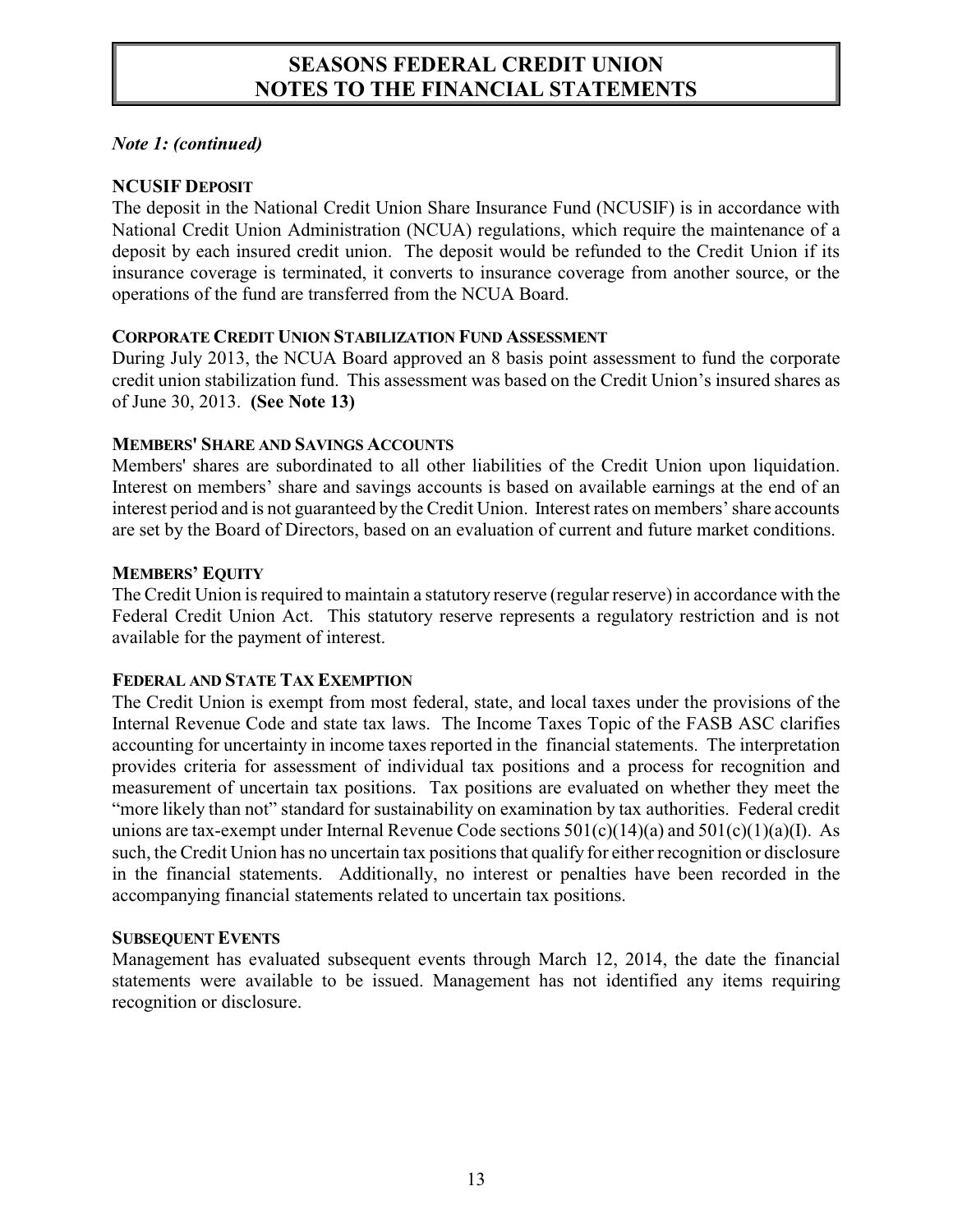### *NOTE 2: INVESTMENTS*

|                                                       | As of September 30, 2013 |                                     |                                             |               |
|-------------------------------------------------------|--------------------------|-------------------------------------|---------------------------------------------|---------------|
| Available-for-sale:                                   | <b>Amortized</b><br>Cost | Gross<br><b>Unrealized</b><br>Gains | Gross<br><b>Unrealized</b><br><b>Losses</b> | Fair<br>Value |
| Mortgage-backed                                       |                          |                                     |                                             |               |
| securities                                            | \$7,330,480              |                                     | $(\$397,491)$                               | \$6,932,989   |
| Asset-backed<br>securities                            | 2,054,599                |                                     | (101, 630)                                  | 1,952,969     |
| Federal agency collateralized<br>mortgage obligations | 1,462,171                | 8,739                               | (70, 351)                                   | 1,400,559     |
| Private-issue collateralized<br>mortgage obligations  | 682,441                  |                                     | (82, 373)                                   | 600,068       |
|                                                       | \$11,529,691             | \$8,739                             | $(\$651,845)$                               | \$10,886,585  |
|                                                       |                          |                                     | As of September 30, 2013                    |               |
|                                                       |                          | <b>Gross</b>                        | <b>Gross</b>                                |               |
| Held-to-maturity:                                     | <b>Amortized</b>         | <b>Unrealized</b>                   | <b>Unrealized</b>                           | Fair          |
|                                                       | Cost                     | Gains                               | <b>Losses</b>                               | Value         |
| Mortgage-backed                                       |                          |                                     |                                             |               |
| securities                                            | \$6,079                  | \$64                                |                                             | \$6,143       |

The amortized cost and estimated fair value of investments are as follows:

All available-for-sale and held-to-maturity investments receive principal and interest payments based on the payments received on the loans underlying the investments. Expected maturities may differ from contractual maturities because issuers may have the right to call or prepay certain obligations without call or prepayment penalties.

| Other investments:     | As of                     |
|------------------------|---------------------------|
|                        | <b>September 30, 2013</b> |
| Certificate of deposit | \$98,000                  |
| FHLB stock             | 40,500                    |
|                        | \$138,500                 |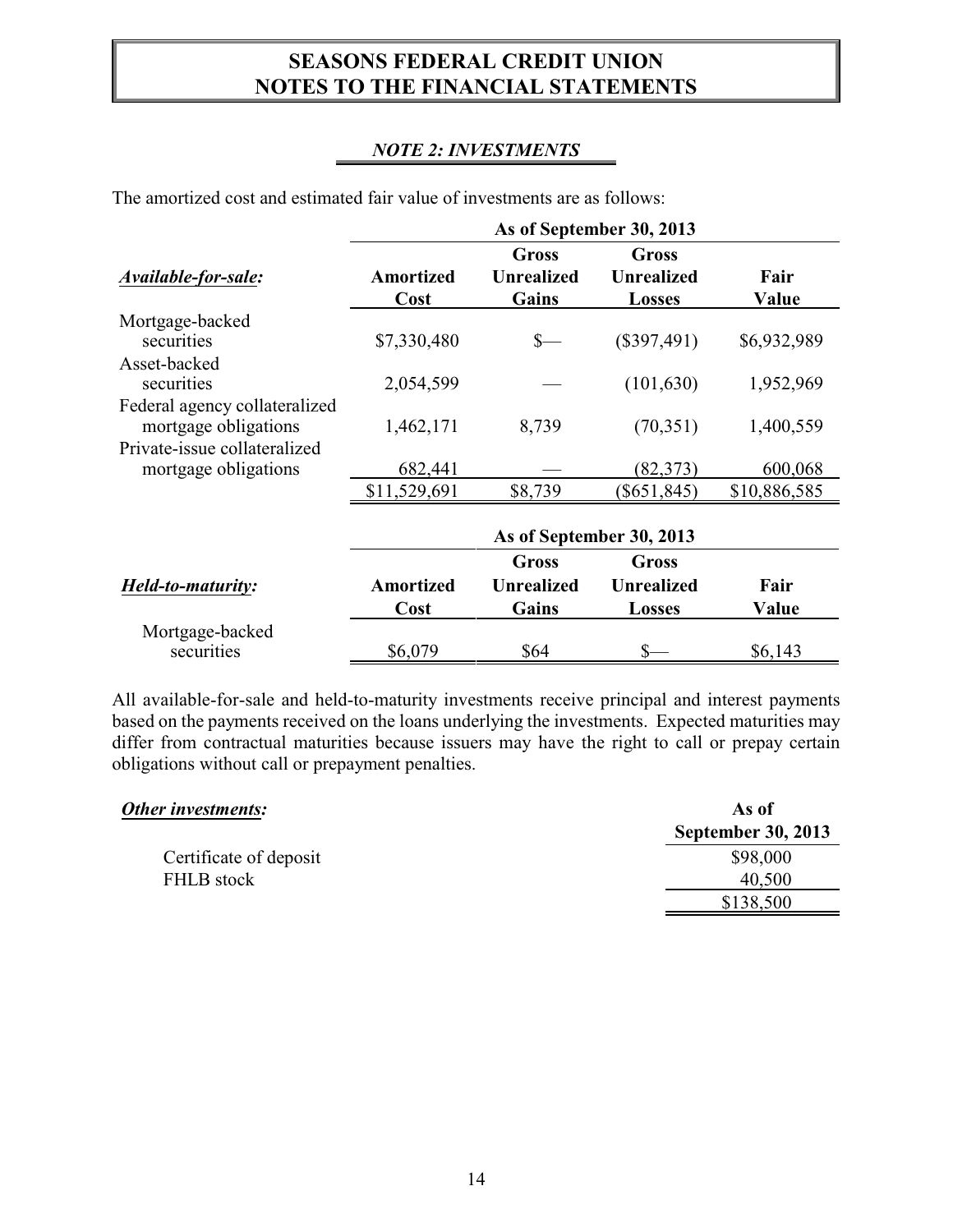#### *Note 2: (continued)*

The following table shows the gross unrealized losses and fair value of investments, aggregated by length of time individual securities have been in a continuous unrealized loss position.

|                                                             | As of September 30, 2013<br>Available-for-sale |                   |                 |                            |              |                   |  |
|-------------------------------------------------------------|------------------------------------------------|-------------------|-----------------|----------------------------|--------------|-------------------|--|
|                                                             | <b>Less than 12 Months</b>                     |                   |                 | <b>12 Months or Longer</b> |              | <b>Total</b>      |  |
|                                                             |                                                | Gross             |                 | Gross                      |              | <b>Gross</b>      |  |
|                                                             | Fair                                           | <b>Unrealized</b> | Fair            | <b>Unrealized</b>          | Fair         | <b>Unrealized</b> |  |
|                                                             | Value                                          | <b>Losses</b>     | Value           | <b>Losses</b>              | Value        | <b>Losses</b>     |  |
| Mortgage-backed<br>securities                               | \$6,932,988                                    | $(\$397,491)$     | $\frac{\ }{\ }$ | $S-$                       | \$6,932,988  | $(\$397,491)$     |  |
| Asset-backed<br>securities                                  | 1,952,969                                      | (101, 630)        |                 |                            | 1,952,969    | (101, 630)        |  |
| Federal agency<br>collateralized<br>mortgage<br>obligations | 986,336                                        | (70, 351)         |                 |                            | 986,336      | (70, 351)         |  |
| Private-issue<br>collateralized<br>mortgage                 |                                                |                   |                 |                            |              |                   |  |
| obligations                                                 |                                                |                   | 600,068         | (82, 373)                  | 600,068      | (82, 373)         |  |
|                                                             | \$9,872,293                                    | $(\$569,472)$     | \$600,068       | $(\$82,373)$               | \$10,472,361 | $(\$651,845)$     |  |

Unrealized losses on securities issued by the U.S. Government and its Agencies have not been recognized into income because the principal balances of these securities are guaranteed by the U.S. Government. Management has the ability and intent to hold these securities to recovery of fair value, which may be maturity.

The principal balances of private issue collateralized mortgage obligations are not guaranteed. Unrealized losses on these securities are recorded through accumulated other comprehensive income and represent the interest rate differential between the expected yield on the security and the book yield. The fair value of these securities is expected to be recovered as the market for this type of security improves and/or these securities approach their maturity date. Management has the ability to hold these securities for the foreseeable future.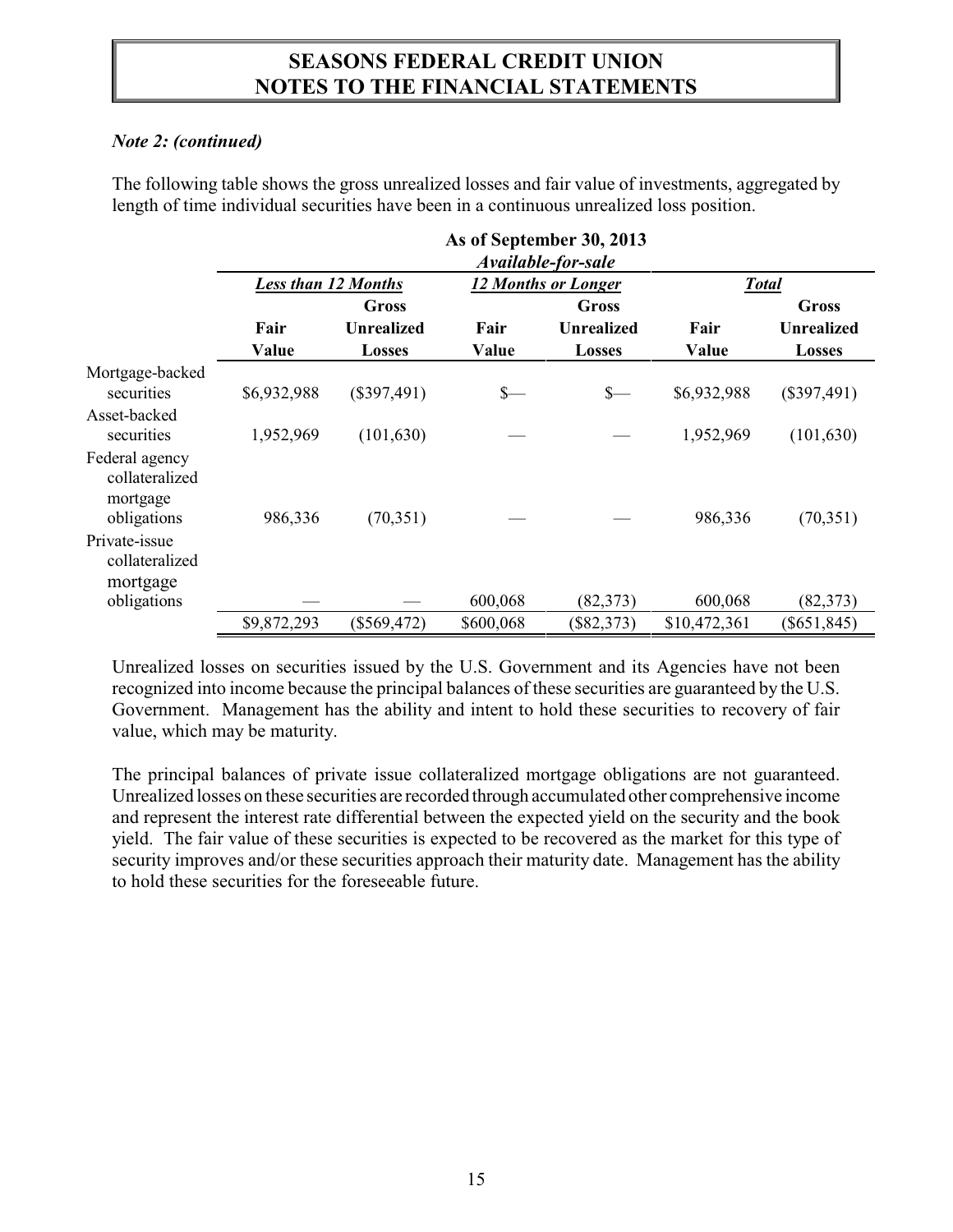### *NOTE 3: LOANS TO MEMBERS*

The composition of loans to members is as follows:

|                                          | As of                     |
|------------------------------------------|---------------------------|
|                                          | <b>September 30, 2013</b> |
| Real Estate:                             |                           |
| Home equity line of credit               | \$26,363,932              |
| Second mortgage                          | 12,013,584                |
| First mortgage                           | 6,646,429                 |
| Total real estate                        | 45,023,945                |
| Consumer:                                |                           |
| Used auto                                | 27,811,099                |
| Unsecured                                | 14,404,893                |
| New auto                                 | 9,186,012                 |
| Other secured                            | 277,648                   |
| Total consumer                           | 51,679,652                |
| Total loans                              | 96,703,597                |
| Net deferred loan origination fees/costs | 585,291                   |
|                                          | 97,288,888                |
| Less ALL                                 | (664, 963)                |
|                                          | \$96,623,925              |

A summary of the activity in the ALL by portfolio segment is as follows:

|                                       | For the 13 months ended September 30, 2013 |            |              |
|---------------------------------------|--------------------------------------------|------------|--------------|
|                                       | <b>Real Estate</b>                         | Consumer   | <b>Total</b> |
| Balance, beginning of period          | \$219,153                                  | \$268,720  | \$487,873    |
| Provision for loan losses             | 250,778                                    | 535,578    | 786,356      |
| Recoveries                            | 5,291                                      | 56,368     | 61,659       |
| Loans charged off                     | (226, 212)                                 | (444, 713) | (670, 925)   |
| Balance, end of period                | \$249,010                                  | \$415,953  | \$664,963    |
| Ending balance:                       |                                            |            |              |
| Individually evaluated for impairment | \$34,319                                   | \$25,869   | \$60,188     |
| Collectively evaluated for impairment | \$214,691                                  | \$390,084  | \$604,775    |

A summary of the recorded investment in loans by portfolio segment is as follows:

|                                       | As of September 30, 2013 |                 |              |  |
|---------------------------------------|--------------------------|-----------------|--------------|--|
|                                       | <b>Real Estate</b>       | <b>Consumer</b> | Total        |  |
| Ending balance:                       | \$45,257,286             | \$52,031,602    | \$97,288,888 |  |
| Individually evaluated for impairment | \$494,964                | \$168,559       | \$663,523    |  |
| Collectively evaluated for impairment | \$44,762,322             | \$51,863,043    | \$96,625,365 |  |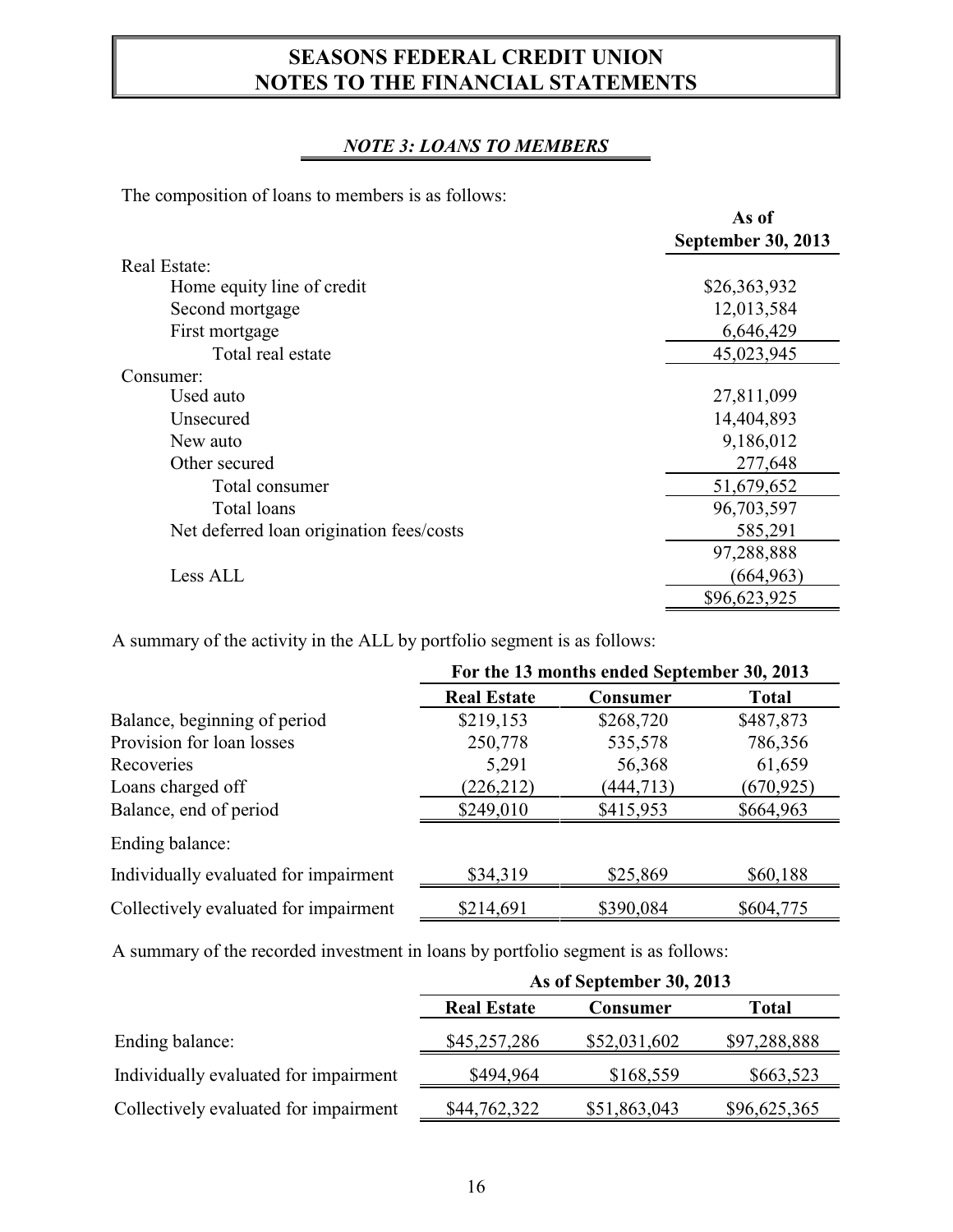#### *Note 3: (continued)*

#### **IMPAIRED LOANS**

A loan is impaired when it is probable, based on current information and events, that the Credit Union will be unable to collect all contractual principal and interest payments due in accordance with the terms of the loan agreement. When management identifies a loan as impaired, the impairment is measured based on the present value of expected future cash flows, discounted at the loan's effective interest rate, except when the sole (remaining) source of repayment for the loan is the operation or liquidation of the collateral. In these cases management uses the current fair value of the collateral, less selling costs, when foreclosure is probable, instead of discounted cash flows. If management determines that the value of the impaired loan is less than the recorded investment in the loan (net of previous charge-offs, deferred loan fees or costs and unamortized premium or discount), impairment is recognized through an ALL estimate or a charge-off to the ALL. The following table includes the recorded investment and unpaid principal balances for loans that are individually evaluated for impairment ("individually evaluated") with the associated ALL amount, if applicable.

Payments received on individually evaluated loans are recorded as a reduction of principal or as interest income depending on management's assessment of the ultimate collectability of the loan principal. Generally, interest income on an individually evaluated loans is recorded over the terms of the loans and is calculated on principal amounts outstanding. Interest income recorded on impaired loans for all periods presented was recorded on a cash basis.

|                             | As of September 30, 2013 |                             |                       |  |
|-----------------------------|--------------------------|-----------------------------|-----------------------|--|
|                             | Recorded<br>Investment   | Unpaid Principal<br>Balance | Specific<br>Allowance |  |
| With an allowance recorded: |                          |                             |                       |  |
| Real Estate:                |                          |                             |                       |  |
| Second mortgage             | \$215,909                | \$215,352                   | \$34,319              |  |
| Consumer:                   |                          |                             |                       |  |
| Used auto                   | \$13,533                 | \$12,744                    | \$899                 |  |
| Unsecured                   | \$59,183                 | \$59,183                    | \$24,970              |  |
| With no allowance recorded: |                          |                             |                       |  |
| Real Estate:                |                          |                             |                       |  |
| Second mortgage             | \$279,055                | \$278,120                   | \$—                   |  |
| Consumer:                   |                          |                             |                       |  |
| Used auto                   | \$50,370                 | \$50,023                    |                       |  |
| Unsecured                   | \$22,158                 | \$22,158                    |                       |  |
| New auto                    | \$23,315                 | \$23,315                    |                       |  |
| Totals:                     |                          |                             |                       |  |
| <b>Real Estate</b>          | \$494,964                | \$493,472                   | \$34,319              |  |
| Consumer                    | 168,559                  | 167,423                     | 25,869                |  |
|                             | \$663,523                | \$660,895                   | \$60,188              |  |

The tables below summarize key information for impaired loans: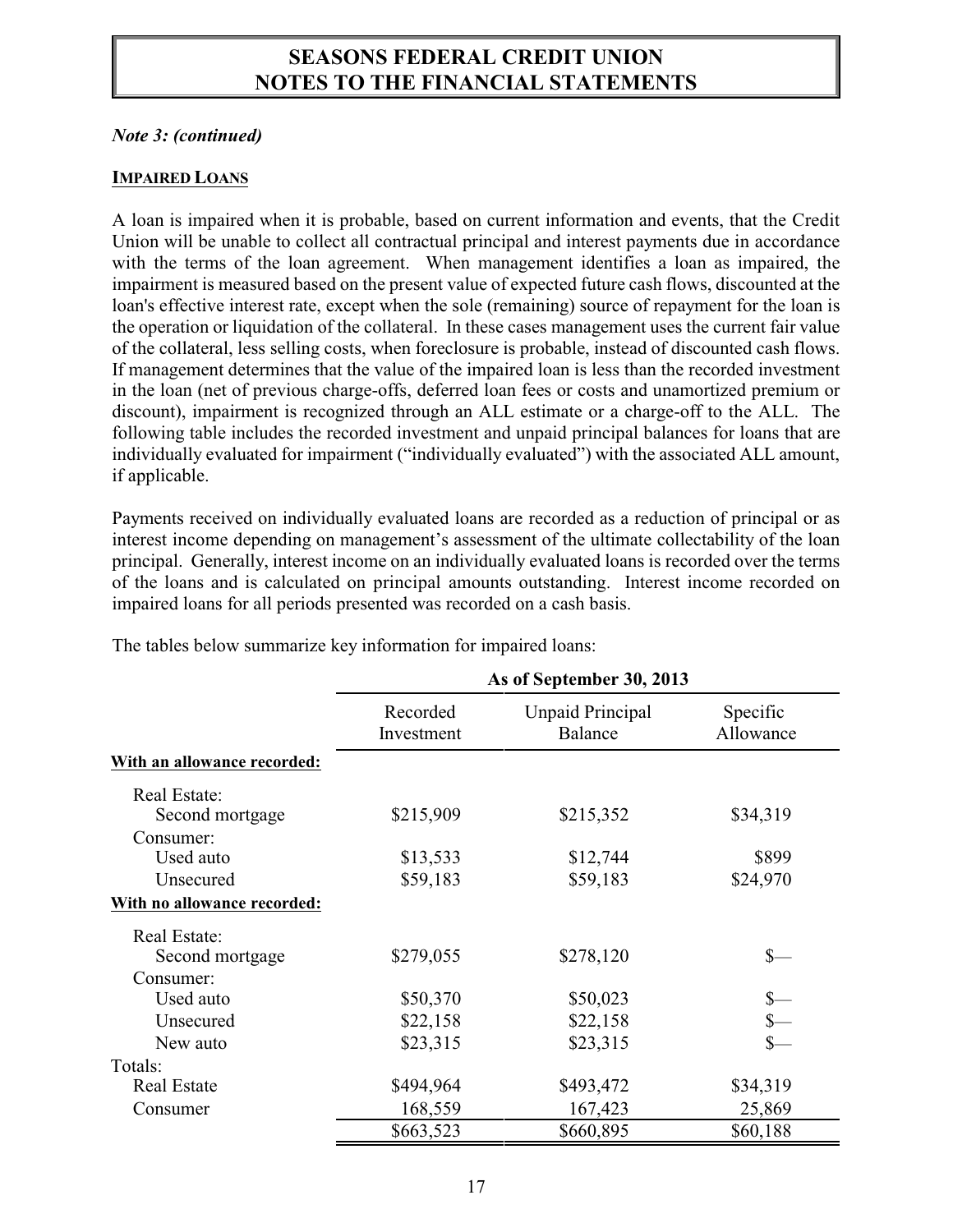### *Note 3: (continued)*

|                    | As of September 30, 2013 |                 |            |             |              |              |
|--------------------|--------------------------|-----------------|------------|-------------|--------------|--------------|
|                    |                          |                 |            | Total       | Total        |              |
|                    |                          | Days Delinquent |            | Delinquent  | Current      | Total        |
|                    | $30 - 59$                | $60 - 89$       | 90 or more | Loans       | Loans        | Loans        |
| Real Estate:       |                          |                 |            |             |              |              |
| Home equity        |                          |                 |            |             |              |              |
| line of credit     | \$280,492                | \$49,846        | \$91,856   | \$422,194   | \$26,130,241 | \$26,552,435 |
| Second mortgage    | 70,733                   | 209,157         | 92,042     | 371,932     | 11,722,344   | 12,094,276   |
| First mortgage     |                          | 364,950         | 337,209    | 702,159     | 5,908,416    | 6,610,575    |
| Total              | 351,225                  | 623,953         | 521,107    | 1,496,285   | 43,761,001   | 45,257,286   |
| Consumer:          |                          |                 |            |             |              |              |
| Used auto          | 561,287                  | 150,204         | 161,133    | 872,624     | 27,114,311   | 27,986,935   |
| Unsecured          | 105,346                  | 82,468          | 71,251     | 259,065     | 14,257,019   | 14,516,084   |
| New auto           | 79,890                   | 24,175          | 30,926     | 134,991     | 9,115,944    | 9,250,935    |
| Other secured      |                          |                 |            |             | 277,648      | 277,648      |
| Total              | 746,523                  | 256,847         | 263,310    | 1,266,680   | 50,764,922   | 52,031,602   |
| <b>Grand Total</b> | \$1,097,748              | \$880,800       | \$784,417  | \$2,762,965 | \$94,525,923 | \$97,288,888 |

The table below provides an age analysis of past due loans by class:

The Credit Union places loans on non-accrual status when the loan reaches 90 days past due or when the collection of interest or principal becomes uncertain. Loans on which the accrual of interest has been discontinued or reduced approximated \$784,000 as of September 30, 2013. There were no loans 90 days or more past due and still accruing interest as of September 30, 2013.

### **TROUBLED DEBT RESTRUCTURING**

The Credit Union's loan portfolio also includes certain loans that have been modified in a Troubled Debt Restructuring (TDR), where economic concessions have been granted to borrowers who have experienced or are expected to experience financial difficulties. These concessions typically result from the Credit Union's loss mitigation activities and could include reductions in the interest rate, payment extensions, forgiveness of principal, forbearance or other actions.

When the Credit Union modifies a collateral dependent loan, management uses the current fair value of the collateral, less selling costs, to determine the net realizable value of the collateral. If management determines that the value of the modified loan is less than the recorded investment in the loan, impairment is recognized by segment or class of loan, as applicable, through the ALL.

The following tables include TDRs approved during the period and TDRs that were approved within the previous period and subsequently defaulted in the current reporting period. The Credit Union defines a TDR as subsequently defaulted when the TDR is 90 days past due.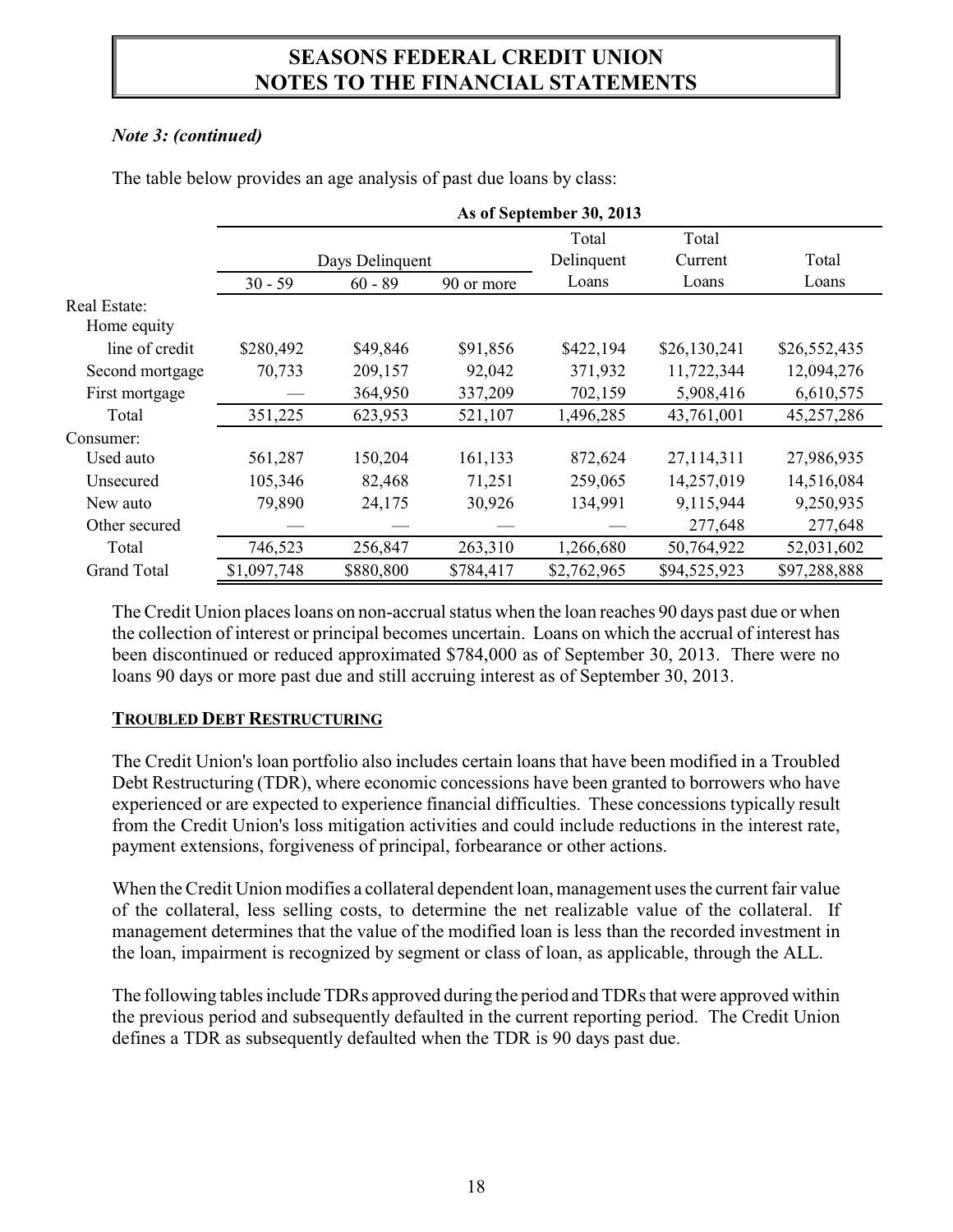### *Note 3: (continued)*

The following table presents TDR activity by class of loans:

|                 |                                         | For the 13 months ended<br><b>September 30, 2013</b> |  |  |
|-----------------|-----------------------------------------|------------------------------------------------------|--|--|
|                 | TDRs originated<br>during<br>the period | TDRs which<br>subsequently<br>defaulted              |  |  |
| Real Estate:    |                                         |                                                      |  |  |
| Second mortgage | \$184,659                               |                                                      |  |  |
| Consumer:       |                                         |                                                      |  |  |
| Unsecured       | 47,127                                  |                                                      |  |  |
| Used auto       | 36,235                                  |                                                      |  |  |
| Total           | \$268,021                               |                                                      |  |  |

#### **REAL ESTATE AND CONSUMER CREDIT QUALITY INDICATORS**

The use of payment history and delinquency status to grade loans permits management to estimate a portion of credit risk. Delinquency is reviewed each month, at which time management analyzes the amount of delinquency, as well as other external statistics and factors, to track loan performance. Higher amounts of delinquency that have been outstanding for longer periods of time generally have a high risk factor associated. The delinquency table above provides the delinquent loan breakdown of real estate and consumer loans as of September 30, 2013.

### *NOTE 4: PROPERTY AND EQUIPMENT*

A summary of the Credit Union's property and equipment is as follows:

|                                                | As of                     |
|------------------------------------------------|---------------------------|
|                                                | <b>September 30, 2013</b> |
| Land                                           | \$127,391                 |
| <b>Buildings</b>                               | 3,312,241                 |
| Furniture and equipment                        | 2,561,584                 |
| Leasehold improvements                         | 1,560,341                 |
|                                                | 7,561,557                 |
| Less accumulated depreciation and amortization | (3,392,864)               |
|                                                | \$4,168,693               |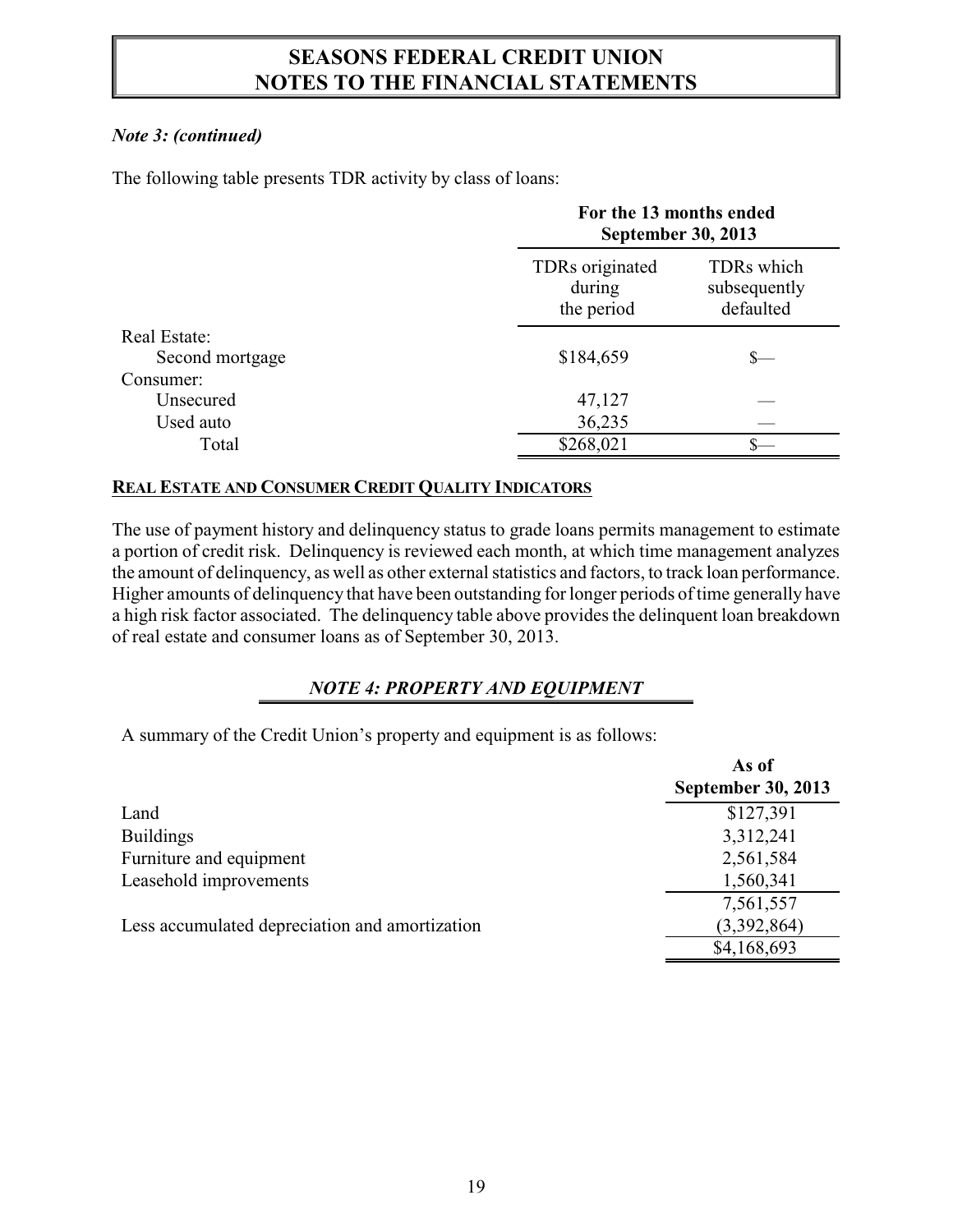#### *NOTE 5: MEMBERS' SHARE AND SAVINGS ACCOUNTS*

Members' share and savings accounts are summarized as follows:

|                            | As of                     |
|----------------------------|---------------------------|
|                            | <b>September 30, 2013</b> |
| Share drafts               | \$27,018,756              |
| Regular shares             | 46,908,009                |
| Money market accounts      | 13,120,315                |
| <b>IRA</b> shares          | 1,781,463                 |
| Share and IRA certificates | 29,820,245                |
|                            | \$118,648,788             |

The aggregate balance of members' time deposit accounts in denominations of \$100,000 or more was approximately \$9,379,000 as of September 30, 2013.

Scheduled maturities of share and IRA certificates are as follows:

|               | As of                     |
|---------------|---------------------------|
|               | <b>September 30, 2013</b> |
| Within 1 year | \$20,428,635              |
| 1 to 2 years  | 4,038,798                 |
| 2 to 3 years  | 3,297,751                 |
| 3 to 4 years  | 2,033,695                 |
| 4 to 5 years  | 21,366                    |
|               | \$29,820,245              |

### **SHARE INSURANCE**

Members' share and savings accounts are insured by the NCUSIF to a maximum of \$250,000 for each member. Additionally, Individual Retirement Accounts are separately insured by the NCUSIF up to a maximum of \$250,000.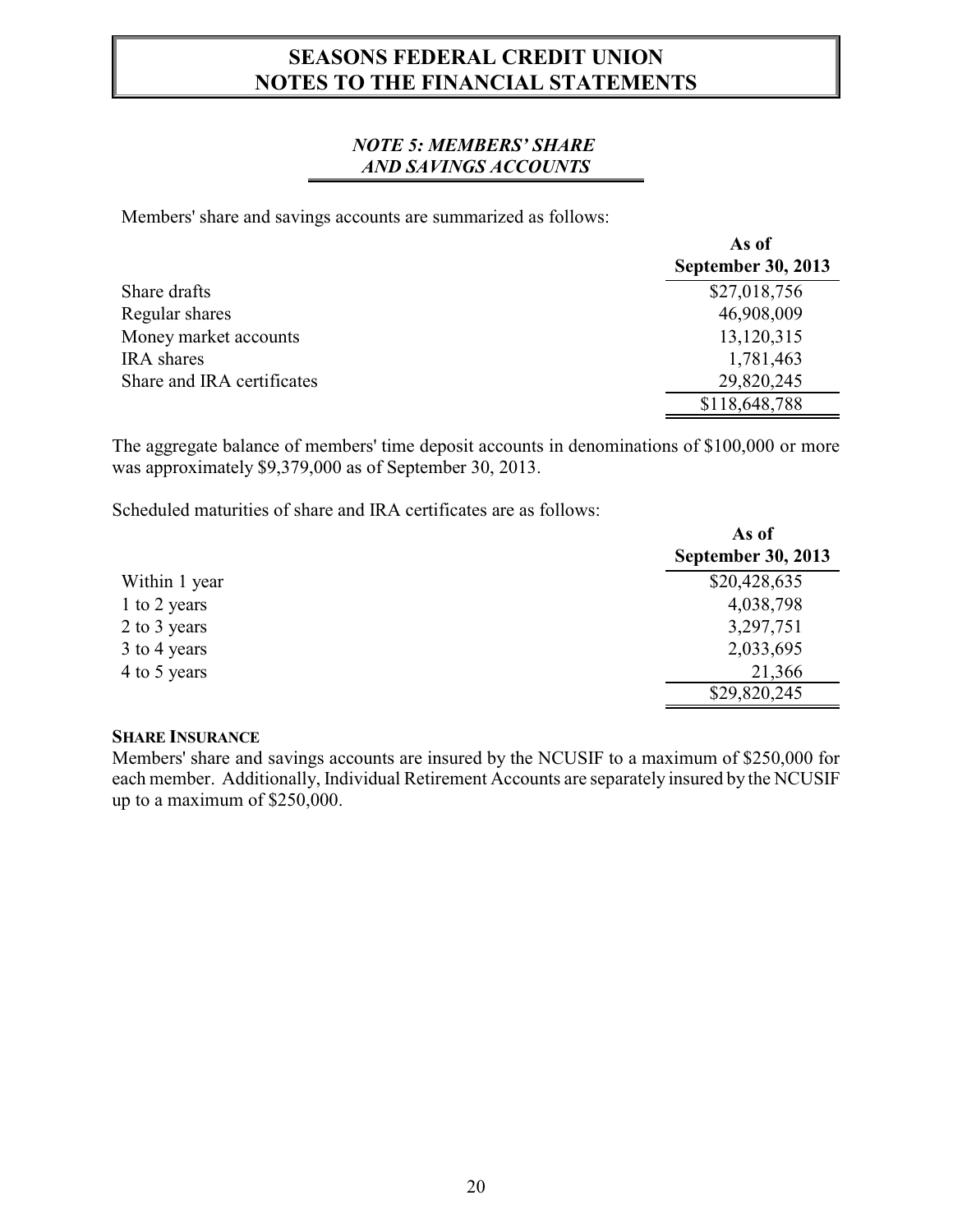#### *NOTE 6: COMMITMENTS AND CONTINGENT LIABILITIES*

#### **LINES OF CREDIT:**

As of September 30, 2013, the Credit Union maintained an unused line of credit with Alloya Federal Credit Union. The terms of the agreement require the pledging of all presently owned and later acquired unencumbered assets as security for obligations under this line-of-credit agreement. The aggregate unused line of credit under this agreement was approximately \$1,410,000 as of September 30, 2013.

The Credit Union is also a member of the FHLB of Boston. As of September 30, 2013, the Credit Union had access to a pre-approved secured line of credit with the capacity to borrow up to a certain percentage of the value of its eligible 1-4 family first mortgage loans and securities held in safekeeping, as defined in the FHLB Statement of Credit Policy. The available credit under this line-of-credit agreement was approximately \$5,992,000 as of September 30, 2013. There were no borrowings outstanding under this line-of-credit agreement as of September 30, 2013.

#### **LEASE COMMITMENTS:**

The Credit Union leases office space. The minimum noncancellable lease obligations approximate the following as of September 30, 2013:

| Year ending<br>September 30, | <b>Amount</b> |
|------------------------------|---------------|
| 2014                         | \$171,000     |
| 2015                         | 171,000       |
| 2016                         | 153,000       |
| 2017                         | 120,000       |
| 2018                         | 90,000        |
| Thereafter                   | 705,000       |
|                              | \$1,410,000   |

Rental expense under operating leases was approximately \$185,000 for the 13 months ended September 30, 2013.

#### **MISCELLANEOUS LITIGATION:**

The Credit Union is a party to various miscellaneous legal actions normally associated with financial institutions, the aggregate effect of which, in management's opinion, would not be material to the Credit Union's financial statements.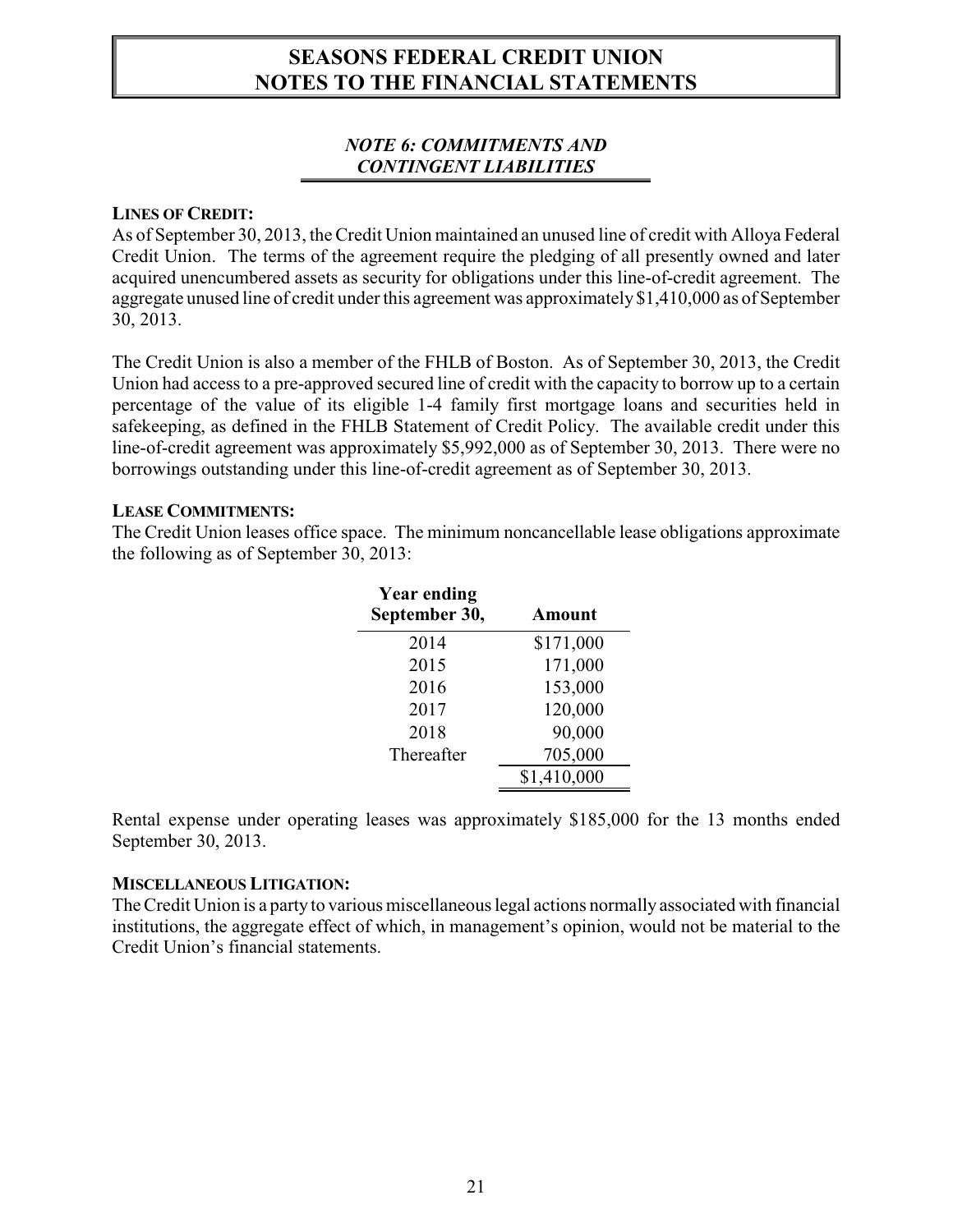#### *NOTE 7: OFF-BALANCE-SHEET RISK AND CONCENTRATIONS OF CREDIT RISK*

#### **OFF-BALANCE-SHEET RISK**

The Credit Union is a party to financial instruments with off-balance-sheet risk in the normal course of business to meet the financing needs of its members and to reduce its own exposure to fluctuations in interest rates. These financial instruments include commitments to extend credit. These instruments involve, to varying degrees, elements of credit and interest-rate risk in excess of the amount recognized in the statement of financial condition.

Commitments to extend credit are agreements to lend to a member as long as there is no violation of any condition established in the contract. Commitments generally have fixed expiration dates or other termination clauses. Since many of the commitments may expire without being fully drawn upon, the total commitment amounts do not necessarily represent future cash requirements. As of September 30, 2013, the total unfunded commitments under such lines of credit approximated \$24,041,000. The Credit Union evaluates each member's creditworthiness on a case-by-case basis. The amount of collateral obtained, if any, is based on management's credit evaluation of the member.

#### **CONCENTRATIONS OF CREDIT RISK**

The loan portfolio is well diversified and the Credit Union does not have any significant concentration of credit risk, except unsecured loans, which by their nature, increase the risk of loss compared to those loans that are collateralized.

### *NOTE 8: LOAN SERVICING*

Loans serviced for others are not included in the accompanying statement of financial condition. The unpaid principal balances and the related custodial escrow balances in connection with the servicing of these loans approximated the following:

|                                                | As of<br><b>September 30, 2013</b> |
|------------------------------------------------|------------------------------------|
| Loan portfolio serviced for:                   |                                    |
| Federal Home Loan Mortgage Corporation (FHLMC) | \$106,730,000                      |
| Mortgage Partnership Finance                   | 6,890,000                          |
|                                                | \$113,620,000                      |
|                                                | As of<br><b>September 30, 2013</b> |
| Custodial escrow balances:                     |                                    |
| Federal Home Loan Mortgage Corporation (FHLMC) | \$1,056,000                        |
| Mortgage Partnership Finance                   | 75,000                             |
|                                                | \$1,131,000                        |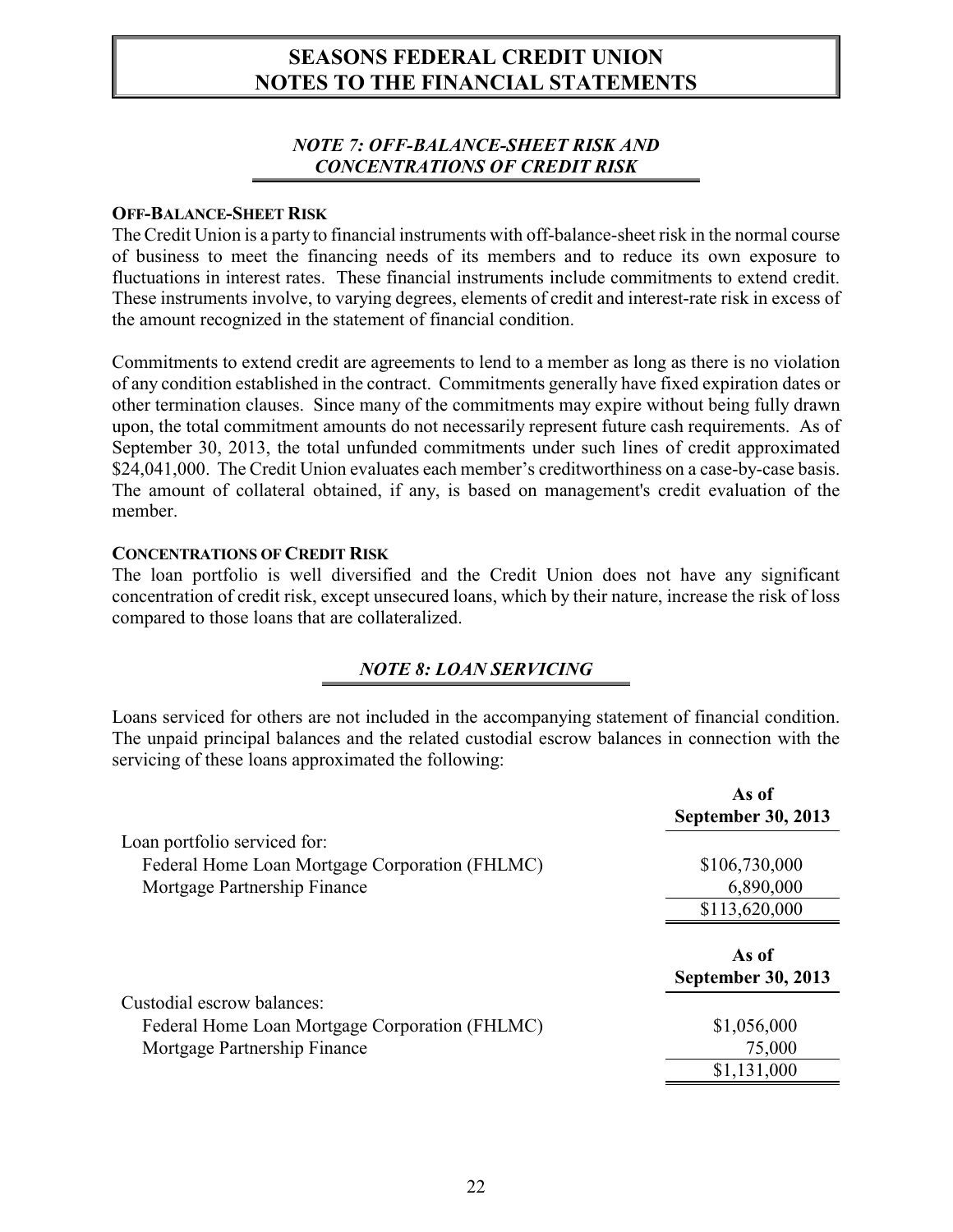### *NOTE 9: MORTGAGE SERVICING RIGHTS*

The Credit Union capitalized servicing rights relating to certain mortgage loans sold during the 13 months ended September 30, 2013. The components of capitalized mortgage servicing rights, included in prepaid and other assets were as follows:

|                              | For the<br>13 months ended<br><b>September 30, 2013</b> |
|------------------------------|---------------------------------------------------------|
| Mortgage servicing rights:   |                                                         |
| Balance, beginning of period | \$869,095                                               |
| <b>Additions</b>             | 332,226                                                 |
| Amortization                 | (299,965)                                               |
| Fair value adjustment        | 241,704                                                 |
| Balance, end of period       | \$1,143,060                                             |

As of September 30, 2013, the fair value of servicing rights was determined by an independent third party using market value discount rates and prepayment speeds based on the specific characteristics of each pool of loans.

### *NOTE 10: REGULATORY CAPITAL*

The Credit Union is subject to various regulatory capital requirements administered by the NCUA. Failure to meet minimum capital requirements can initiate certain mandatory-and possiblyadditional discretionary-actions by regulators that, if undertaken, could have a direct material effect on the Credit Union's financial statements. Under capital adequacy regulations and the regulatory framework for prompt corrective action, the Credit Union must meet specific capital regulations that involve quantitative measures of the Credit Union's assets, liabilities, and certain off-balance-sheet items as calculated under generally accepted accounting practices. The Credit Union's capital amounts and net worth classification are also subject to qualitative judgments by the regulators about components, risk weightings, and other factors.

Quantitative measures established by regulation to ensure capital adequacy require the Credit Union to maintain minimum amounts and ratios (set forth in the table below) of net worth (as defined in NCUA's Regulations) to total assets (as defined in NCUA's Regulations). Credit unions are also required to calculate a Risk-Based Net Worth Requirement (RBNWR) which establishes whether or not the Credit Union will be considered "complex" under the regulatory framework. The Credit Union's RBNWR is calculated each quarter and was 5.54% as of September 30, 2013. The minimum ratio to be considered complex under the regulatory framework is 6.00%. Management believes, as of September 30, 2013, that the Credit Union meets all capital adequacy requirements to which it is subject.

As of September 30, 2013, the most recent call reporting period, the NCUA categorized the Credit Union as "*well capitalized*" under the regulatory framework for prompt corrective action. To be categorized as "*well capitalized*" the Credit Union must maintain a minimum net worth ratio of 7.00% of assets. There are no conditions or events since that notification that management believes have changed the Credit Union's category.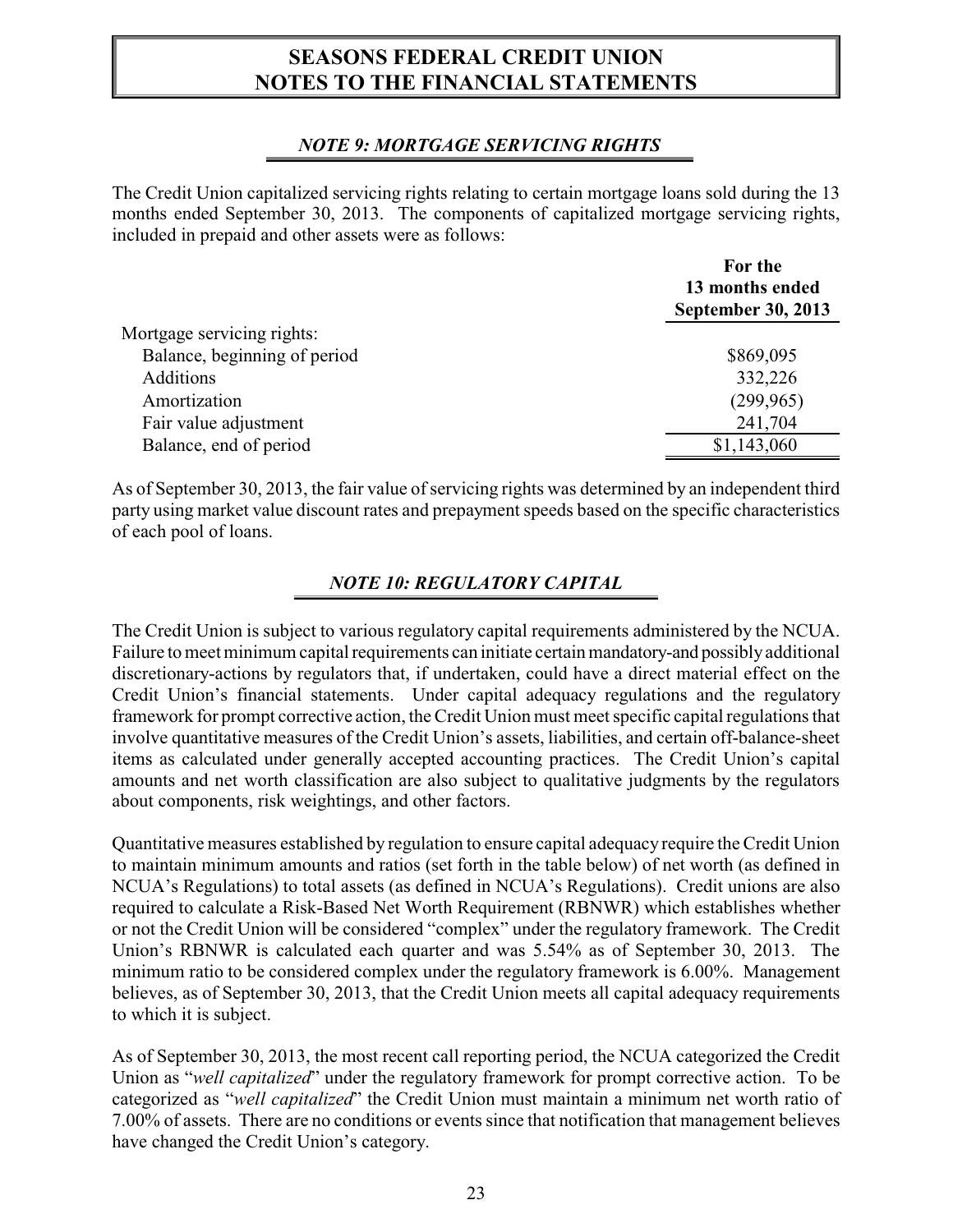### *Note 10: (continued)*

The Credit Union's actual and required net worth amounts and ratios are as follows:

|                                                               | As of<br>September 30, 2013 |                               |  |
|---------------------------------------------------------------|-----------------------------|-------------------------------|--|
|                                                               | Amount                      | Ratio/<br><b>Requirements</b> |  |
| Actual regulatory net worth                                   | \$11,353,342                | 8.69%                         |  |
| Amount needed to be classified<br>as "adequately capitalized" | \$7,839,864                 | $6.00\%$                      |  |
| Amount needed to be classified<br>as "well capitalized"       | \$9,146,508                 | $7.00\%$                      |  |

Because the RBNWR is less than the net worth ratio, the Credit Union retains its original category. Furthermore, in performing its calculation of total assets, the Credit Union used the quarter end option, as permitted by regulation.

### *NOTE 11: FAIR VALUES OF FINANCIAL INSTRUMENTS*

The Fair Value Measurements and Disclosures Topic of the FASB ASC provides a framework for measuring fair value that requires an entity to derive fair value from the price that would be received to sell an asset or paid to transfer a liability in an orderly transaction between market participants at the measurement date within its principal market for the asset or liability, or in the absence of a principal market, the most advantageous market for the asset or liability. To increase consistency and comparability in fair value measurements and related disclosures, a three-level hierarchy prioritizes the inputs to valuation techniques used to measure fair value with the highest priority to unadjusted quoted prices in active markets for identical assets or liabilities (Level 1) and the lowest priority to unobservable inputs (Level 3) as further described below:

### *Level 1*

Level 1 inputs are quoted prices (unadjusted) in active markets for identical assets or liabilities that the Credit Union has the ability to access at the measurement date. An active market for the asset or liability is a market in which transactions for the asset or liability occur with sufficient frequency and volume to provide pricing information on an ongoing basis.

### *Level 2*

Level 2 inputs are inputs other than quoted prices included within Level 1 that are observable for the asset or liability, either directly or indirectly. If the asset or liability has a specified (contractual) term, a Level 2 input must be observable for substantially the full term of the asset or liability. Level 2 inputs include: quoted prices for similar assets or liabilities in active markets; quoted prices for identical or similar assets or liabilities in markets that are inactive; inputs other than quoted prices that are observable for the asset or liability; inputs that are derived principally from or corroborated by observable market data by correlation or other means.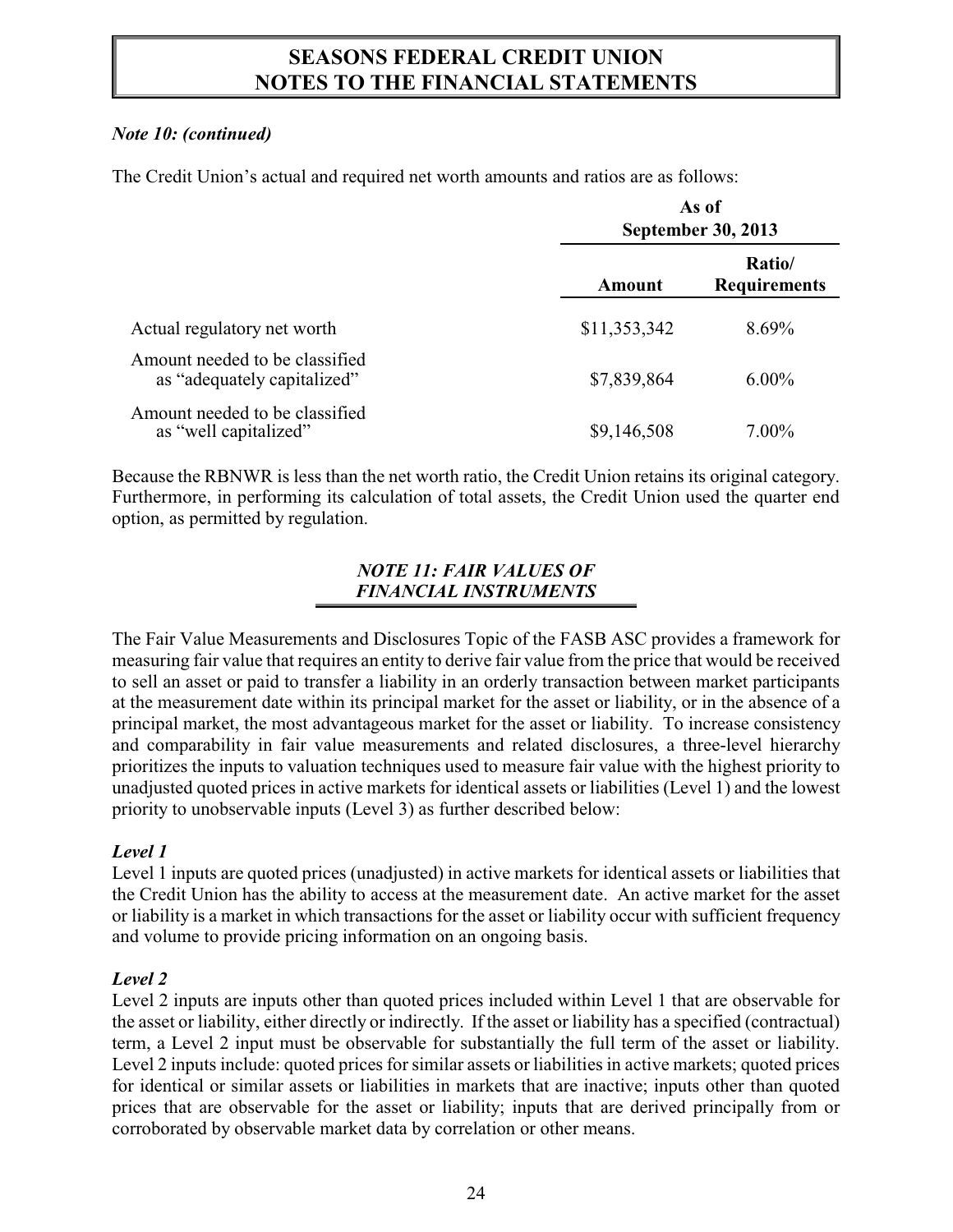#### *Note 11: (continued)*

#### *Level 3*

Level 3 inputs are unobservable inputs for the asset or liability which reflect the Credit Union's own assumptions about the assumptions that market participants would use in pricing the asset or liability. Assumptions about risk include risk inherent in a particular valuation technique used to measure fair value, typically pricing models and/or discounted cash flow methodologies.

The methodologies and associated inputs used may produce a fair value calculation that may not be indicative of net realizable value or reflective of future fair values. While the Credit Union believes its valuation methods and associated inputs are appropriate and consistent with other market participants, the use of different methodologies or assumptions to determine the fair value of certain financial instruments could result in a different fair value measurement at the reporting date.

Certain assets and liabilities may be required to be measured at fair value on a non-recurring basis. These non-recurring fair value measurements usually result from the application of lower of cost or market accounting or the write-down of individual assets due to impairment.

#### **RECURRING BASIS**

#### **AVAILABLE-FOR-SALE SECURITIES**

The Credit Union receives pricing for available-for-sale securities from a third-party pricing service. These securities are classified as a Level 2 in the fair value hierarchy. The following is a description of the valuation methodologies used for these securities:

**Mortgage and asset-backed securities -** are valued based on quoted market prices on similar assets in the marketplace and the vintage of the underlying collateral.

**Federal agency and private-issue collateralized mortgage obligations -** are valued based on quoted market prices on similar assets in the marketplace and the vintage of the underlying collateral.

The following table sets forth by level, within the fair value hierarchy, the Credit Union's financial instruments at fair value as of September 30, 2013.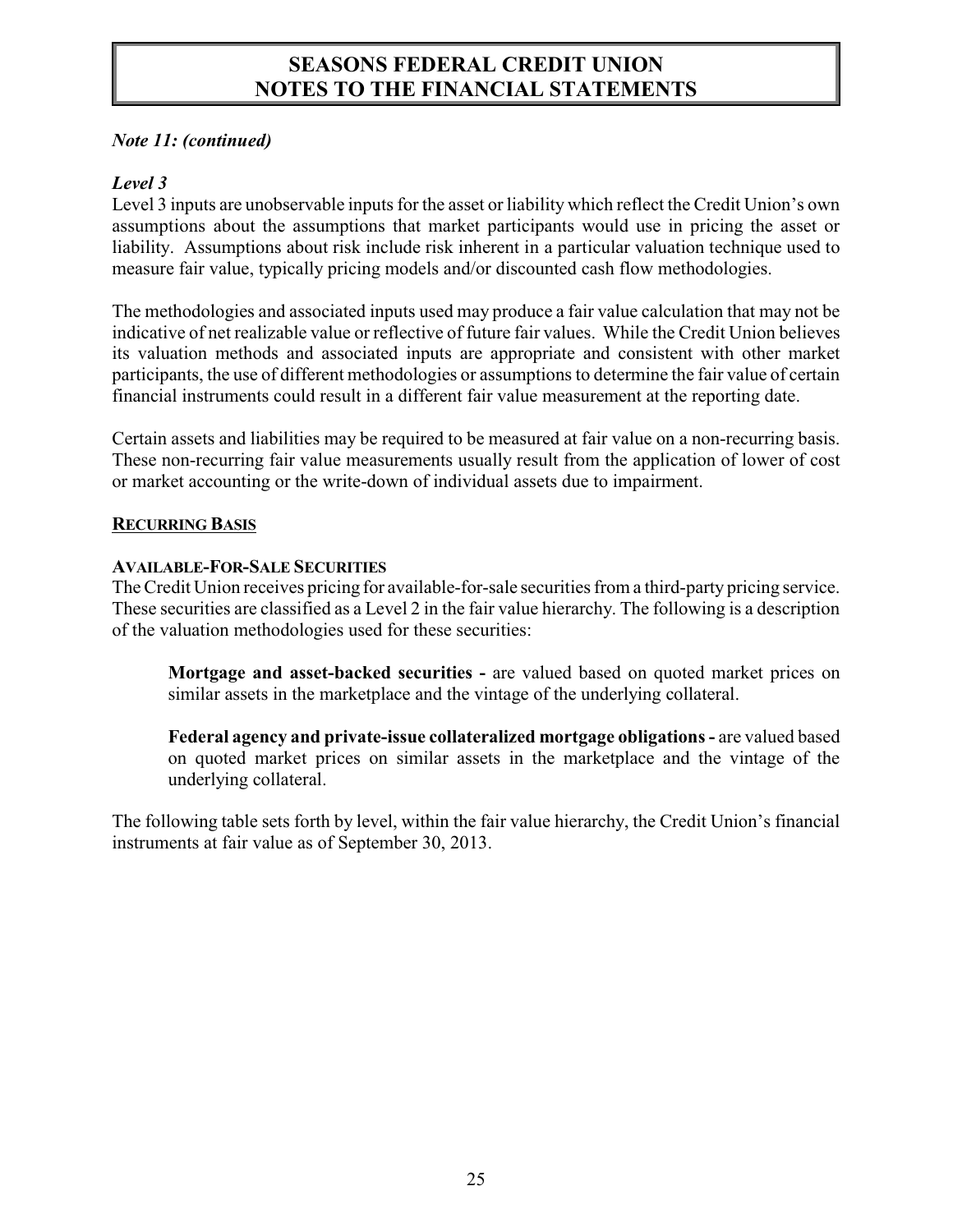#### *Note 11: (continued)*

|                                                          | Assets at Fair Value as of September 30, 2013 |                |         |              |
|----------------------------------------------------------|-----------------------------------------------|----------------|---------|--------------|
|                                                          | <b>Level 1</b>                                | <b>Level 2</b> | Level 3 | Total        |
| Assets:                                                  |                                               |                |         |              |
| Mortgage-backed                                          |                                               |                |         |              |
| securities                                               |                                               | \$6,932,989    | $S-$    | \$6,932,989  |
| Asset-backed<br>securities                               |                                               | 1,952,969      |         | 1,952,969    |
| Federal agency<br>collateralized<br>mortgage obligations |                                               | 1,400,559      |         | 1,400,559    |
| Private-issue<br>collateralized                          |                                               |                |         |              |
| mortgage obligations                                     |                                               | 600,068        |         | 600,068      |
|                                                          |                                               | \$10,886,585   |         | \$10,886,585 |

The estimated fair value amounts have been determined using available market information and appropriate valuation methodologies. However, considerable judgment is required to interpret market data to develop the estimates of fair value. Accordingly, the estimates presented are not necessarily indicative of amounts that could be realized in a market exchange. The use of different assumptions and estimation methodologies may have a material effect on the estimated fair value amounts.

The following methods and assumptions were used to estimate fair value of each of the financial instruments for which it was practicable to estimate.

#### **CASH AND CASH EQUIVALENTS**

The carrying amount is a reasonable estimation of fair value.

#### **INVESTMENTS**

Estimated fair values for investments are obtained from quoted market prices where available.

#### **LOANS HELD FOR SALE**

Loans intended for sale in the secondary market are carried at the lower of cost or estimated market value in the aggregate. Because these loans are sold within a short period, cost is assumed to approximate fair value.

#### **LOANS TO MEMBERS**

The estimated fair value for variable-rate loans is the current carrying amount. The fair value of fixed-rate loans was estimated by discounting the estimated cash flows using the current rate at which similar loans would be issued. The impact of delinquent loans on the estimation of fair value is not considered to have a material effect and, accordingly, delinquent loans have been disregarded in the valuation methodologies used.

#### **ACCRUED INTEREST RECEIVABLE**

The carrying amount is a reasonable estimation of fair value.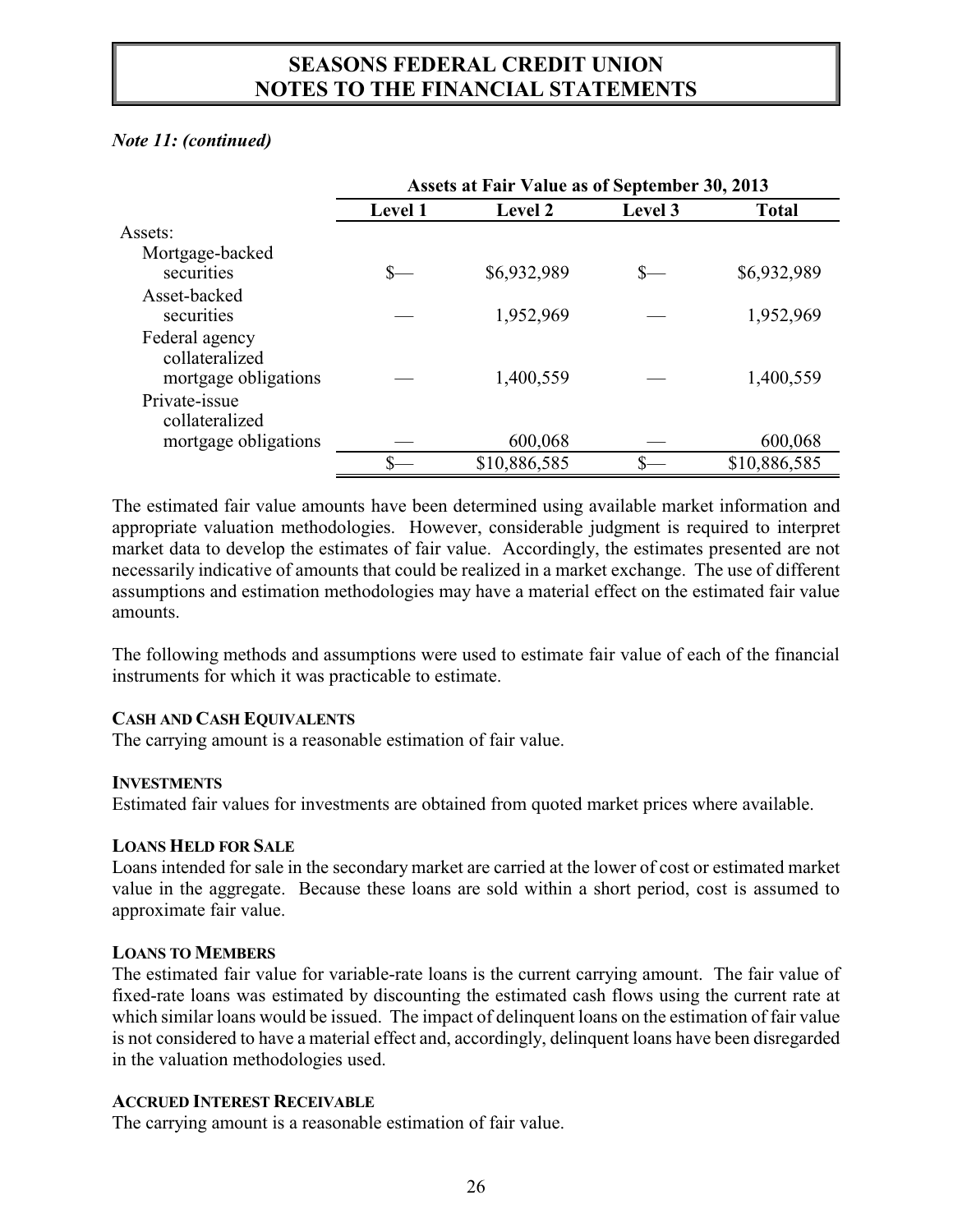#### *Note 11: (continued)*

#### **MORTGAGE SERVICING RIGHTS**

Fair value of mortgage servicing rights is obtained from an independent third party evaluation.

#### **MEMBERS' SHARE AND SAVINGS ACCOUNTS**

The estimated fair value of demand deposit accounts is the carrying amount. The fair value of fixedrate certificates was estimated by discounting the estimated cash flows using the current rate at which similar certificates would be issued.

#### **INTEREST PAYABLE**

The carrying amount is a reasonable estimation of fair value.

### **COMMITMENTS TO EXTEND CREDIT**

The Credit Union unused loan commitments and undisbursed loans have no carrying amount and have been estimated to have no realizable fair value. The Credit Union does not charge fees in connection with these commitments. A majority of the unused loan commitments have historically not been drawn upon.

The carrying value and estimated fair value of the Credit Union's financial instruments are as follows:

| Carrying      | Fair          |                                   |
|---------------|---------------|-----------------------------------|
|               |               |                                   |
| \$7,653,076   | \$7,653,076   |                                   |
|               |               |                                   |
| \$10,886,585  | \$10,886,585  |                                   |
| \$6,079       | \$6,143       |                                   |
| \$138,500     | \$138,500     |                                   |
| \$1,570,529   | \$1,570,529   |                                   |
| \$96,623,925  | \$100,818,773 |                                   |
|               |               |                                   |
| \$38,516      | \$38,516      |                                   |
| \$383,625     | \$383,625     |                                   |
| \$1,143,060   | \$1,143,060   |                                   |
|               |               |                                   |
| \$118,648,788 | \$118,853,676 |                                   |
| \$8,345       | \$8,345       |                                   |
|               | <b>Amount</b> | As of September 30, 2013<br>Value |

### *NOTE 12: EMPLOYEE BENEFITS*

#### **DEFINED BENEFIT PLAN**

The Credit Union has a qualified, non-contributory defined benefit pension plan covering substantially all employees. The plan calls for benefits to be paid to employees at retirement based on an actuarial valuation consisting primarily of years of service and compensation.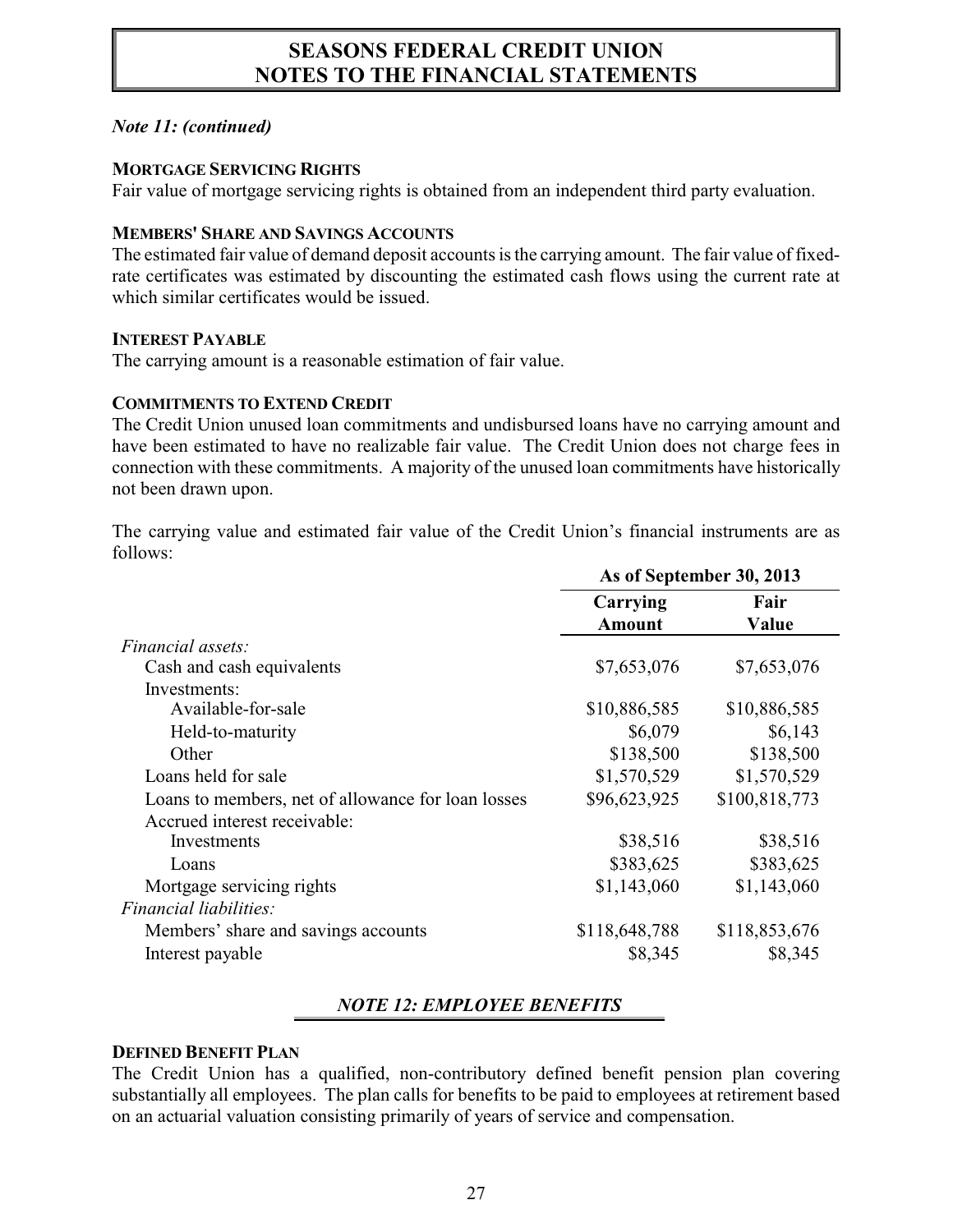#### *Note 12: (continued)*

The following tables sets forth the plan's funded status and amounts recognized in the Credit Union's statement of financial condition:

|                                                         | As of                     |
|---------------------------------------------------------|---------------------------|
|                                                         | <b>September 30, 2013</b> |
| Change in benefit obligation:                           |                           |
| Benefit obligation at beginning of period               | \$3,618,705               |
| Service cost                                            | 291,087                   |
| Interest cost                                           | 147,009                   |
| Actuarial gain                                          | (555, 736)                |
| Benefits paid                                           | (643, 475)                |
| Benefit obligation at end of period                     | \$2,857,590               |
|                                                         | As of                     |
|                                                         | <b>September 30, 2013</b> |
| Accumulated benefit obligation                          | \$2,309,120               |
|                                                         |                           |
|                                                         | As of                     |
|                                                         | <b>September 30, 2013</b> |
| Change in plan assets:                                  |                           |
| Plan assets at fair value at beginning of period        | \$5,615,531               |
| Actual return on plan assets                            | 675,771                   |
| <b>Employer contribution</b>                            | 967,500                   |
| Benefits paid                                           | (646, 717)                |
| Plan assets at fair value at end of period              | \$6,612,085               |
|                                                         | As of                     |
|                                                         | <b>September 30, 2013</b> |
| Funded status:                                          |                           |
| Prepaid asset                                           | \$3,754,495               |
|                                                         |                           |
|                                                         | As of                     |
|                                                         | <b>September 30, 2013</b> |
| Reconciliation of accumulated other comprehensive loss: |                           |
| Unrecognized net actuarial loss                         | \$795,720                 |
| Unrecognized transition obligation                      | 5,085                     |
| Accumulated other comprehensive loss                    | \$800,805                 |

The net periodic benefit cost related to this plan was \$0 for the 13 months ended September 30, 2013. The total amounts recognized in net periodic benefit cost and other comprehensive income combined was approximately \$790,000 for the 13 months ended September 30, 2013. The total pension gain recognized in other comprehensive income approximated \$790,000 for the 13 months ended September 30, 2013.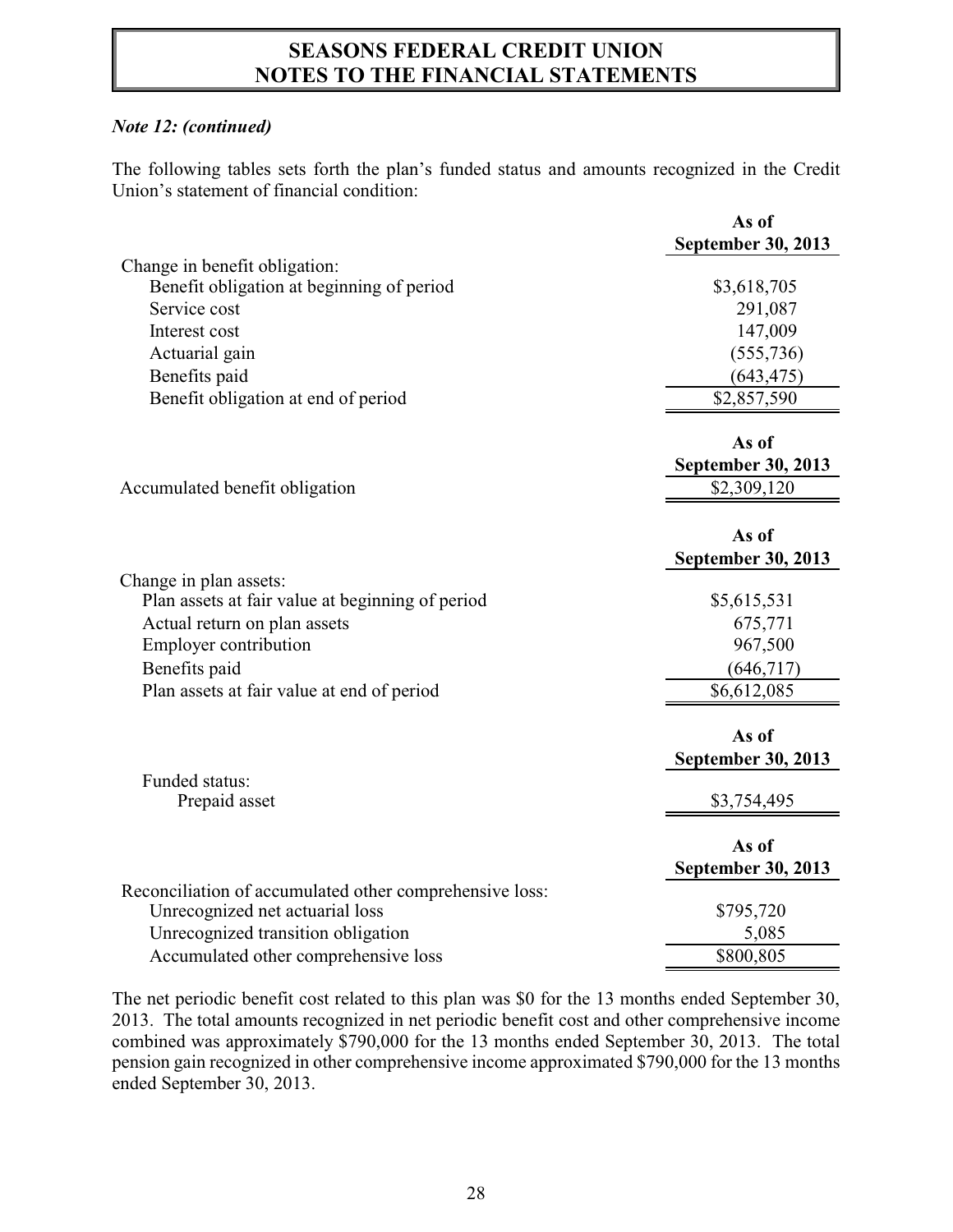#### *Note 12: (continued)*

The assumptions used to develop the net periodic pension cost are as follows:

|                                                                         | For the 13<br>months ended<br><b>September 30, 2013</b> |  |
|-------------------------------------------------------------------------|---------------------------------------------------------|--|
| Weighted-average discount rate used to calculate<br>benefit obligations | 4.75%                                                   |  |
| Weighted-average rate of compensation increases                         | $3.50\%$                                                |  |
| Expected long-term rate of return on plan assets                        | $7.50\%$                                                |  |
| Amortization method                                                     | Straight-Line                                           |  |

The following pension benefit payments, which reflect expected future service, as appropriate, are expected to be paid as follows:

| Plan year<br>beginning<br>October 1, | Amount      |
|--------------------------------------|-------------|
| 2013                                 |             |
| 2014                                 | 628,332     |
| 2015                                 | 29,543      |
| 2016                                 | 30,259      |
| 2017                                 | 270,076     |
| Thereafter                           | 732,465     |
|                                      | \$1,690,675 |

The following table sets forth the Retirement Pension Plan 103-12 Investment Entity's plan assets allocation by investment category:

|                                            | As of         |                           |  |  |
|--------------------------------------------|---------------|---------------------------|--|--|
|                                            |               | <b>September 30, 2013</b> |  |  |
|                                            | $\frac{0}{0}$ | Value                     |  |  |
| Large cap equity funds                     | 25.7%         | \$1,699,306               |  |  |
| International equity funds                 | 24.8%         | \$1,641,781               |  |  |
| Index & other daily accrual funds          | 15.9%         | \$1,049,999               |  |  |
| Corporate & government daily accrual funds | $9.9\%$       | \$657,241                 |  |  |
| <b>Balanced</b> funds                      | $8.0\%$       | \$526,983                 |  |  |
| Taxable bond funds                         | $5.0\%$       | \$330,604                 |  |  |
| Mid capital equity funds                   | $5.0\%$       | \$327,959                 |  |  |
| Small capital equity funds                 | $3.0\%$       | \$195,057                 |  |  |
| Other equity funds                         | $2.0\%$       | \$128,936                 |  |  |
| Cash Equivalents                           | $0.8\%$       | \$54,219                  |  |  |
|                                            | 100%          | \$6,612,085               |  |  |

#### **BASIS USED TO DETERMINE LONG-TERM RATE OF RETURN ON ASSETS**

Expected long-term return on plan assets is determined by applying historical average investment returns from published indexes relating to the current allocation of assets in the portfolio.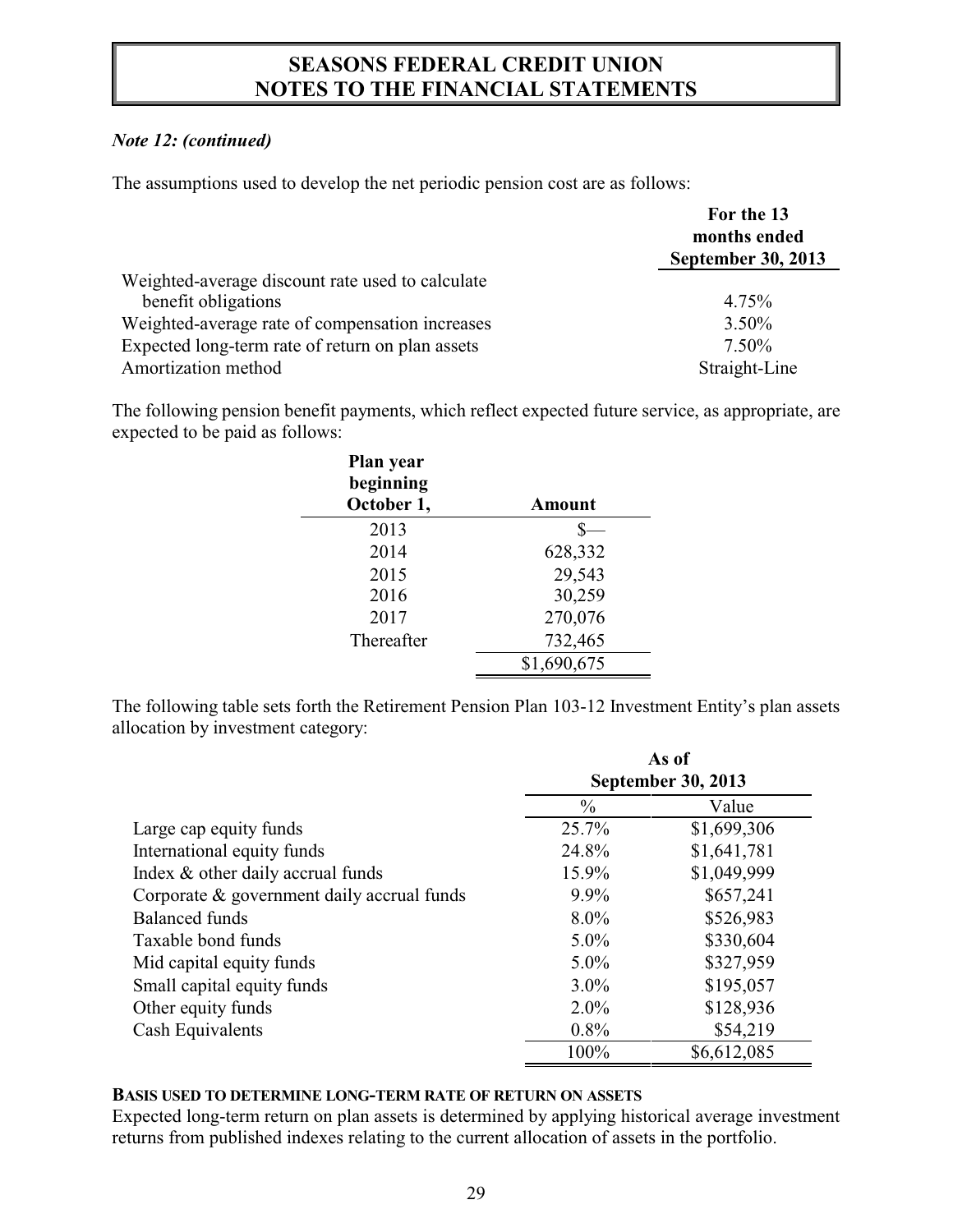#### *Note 12: (continued)*

#### **DESCRIPTION OF INVESTMENT POLICIES AND STRATEGIES**

Target asset allocation is determined by board of trustees who oversee the Retirement Pension Plan 103-12 Investment Entity.

#### **ESTIMATED FUTURE CONTRIBUTIONS**

The expected contributions for the period beginning October 1, 2013 are unknown.

The fair value of the Credit Union's pension plan assets by asset class are as follows (the three levels of input used to measure fair value are more fully described in Note 11):

|                          | Assets at Fair Value as of September 30, 2013 |             |         |             |
|--------------------------|-----------------------------------------------|-------------|---------|-------------|
|                          | Level 1                                       | Level 2     | Level 3 | Total       |
| Mutual funds:            |                                               |             |         |             |
| 103-12 Investment Entity |                                               | \$6,612,085 |         | \$6,612,085 |

#### **DEFERRED COMPENSATION PLANS**

The Credit Union has a 457(b) non-qualified deferred compensation plan for a senior executive. The Credit Union does not contribute to this plan. The deferred compensation amounts are shown as both assets and liabilities on the Credit Union's statement of financial condition and are available to creditors in the event of the Credit Union's liquidation. The balance of the deferred compensation under this plan was approximately \$50,000 as of September 30, 2013.

The Credit Union has entered into a split dollar insurance agreement which is a collateral assignment arrangement between the Credit Union and a senior executive. The agreement involves a method of paying for insurance coverage for the executive by splitting the elements of a life insurance policy. Under the agreement, the executive is the owner of the policy and makes a collateral assignment to the Credit Union in return for a loan equal to the amount of premiums paid on behalf of the executive plus accrued interest at a specified rate. At the time of death, the Credit Union will be paid the loan amount plus accrued interest and the balance of the insurance benefit will be paid to the executive's designated beneficiary. The total loan balance under this agreement was approximately \$795,000 as of September 30, 2013.

#### **SAFE HARBOR 401(K) PLAN**

The Credit Union employees participate in a Safe Harbor 401(k) plan. All full-time employees of the Credit Union are eligible to participate upon attaining 21 years of age. All part-time employees of the Credit Union are eligible to participate upon completing one year of service and 21 years of age. Employee contributions to the plan are subject to certain limits established by the Internal Revenue Service. Participants are always 100% vested in all their voluntary contributions. The Credit Union makes a safe harbor matching contribution up to 3% of an employees' compensation each year. Participants are immediately 100% vested in the safe harbor matching contributions. The Credit Union may also make a discretionary matching contribution each year at the discretion of the Board of Directors. The Credit Union's discretionary matching contributions vest in equal percentages (20% per year) beginning with the completion of two years of service and become fully vested at the completion of six years of service. The safe harbor 401(k) pension expense was approximately \$49,000 for the 13 months ended September 30, 2013.